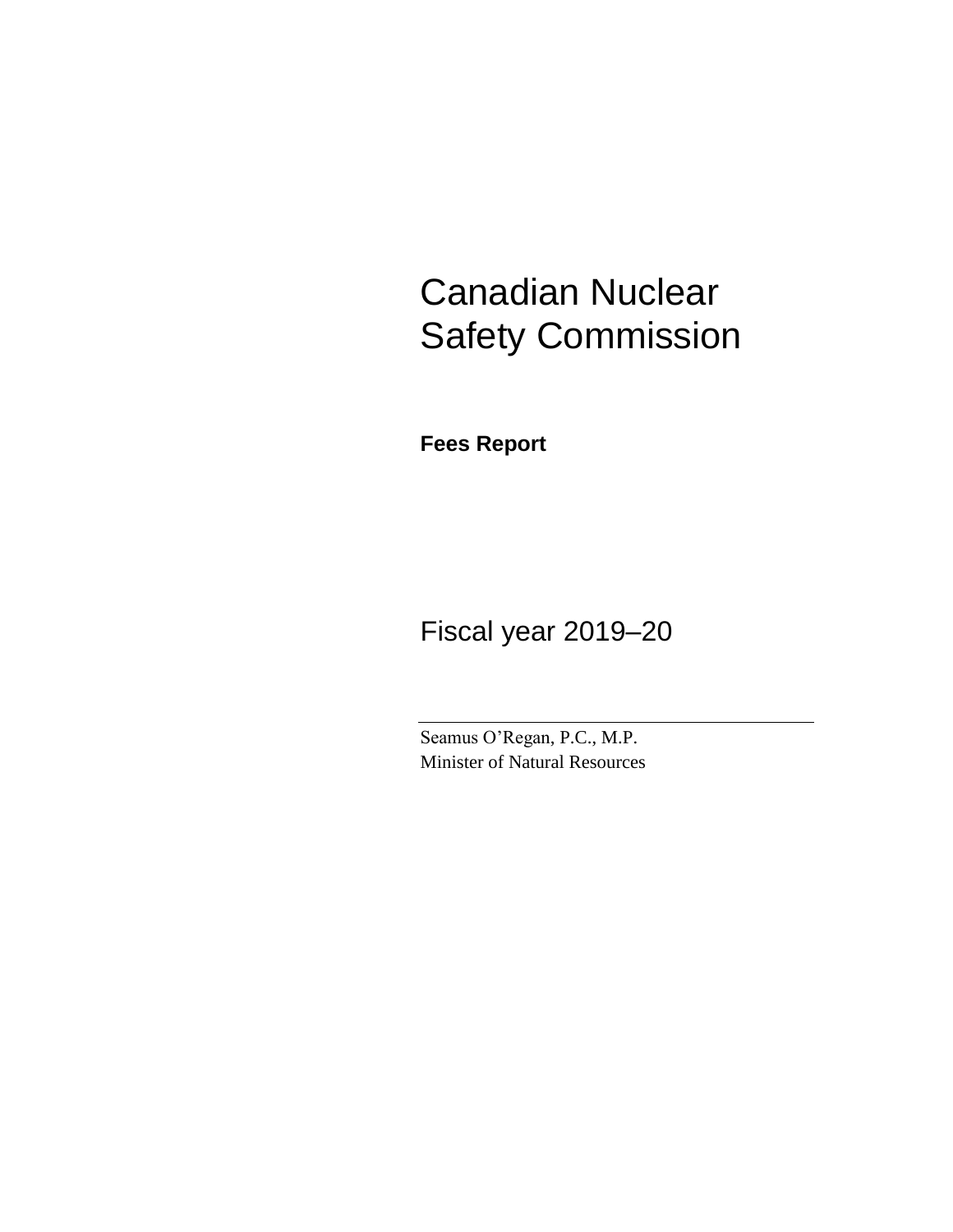© Her Majesty the Queen in Right of Canada, represented by the Minister of Natural Resources, 2020

Catalogue No. CC171-34E-PDF

ISSN 2562-1866

This document is available on the Government of Canada website at [www.canada.ca](https://www.canada.ca/home.html)<sup>i</sup>

This document is available in alternative formats upon request.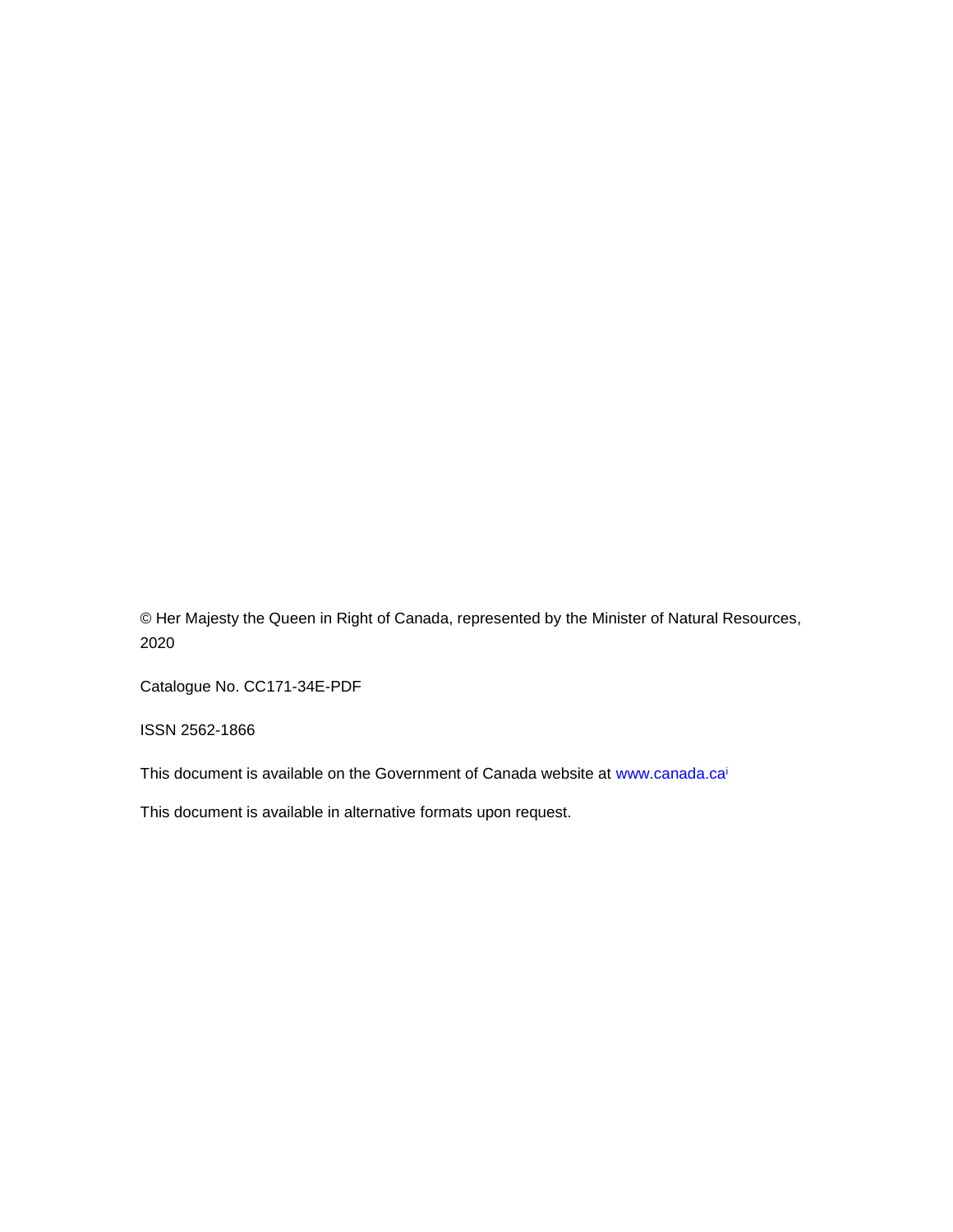## Table of contents

| Totals, by fee grouping, for fees set by act, regulation or fees notice 9 |  |
|---------------------------------------------------------------------------|--|
| Details on each fee set by act, regulation or fees notice 10              |  |
|                                                                           |  |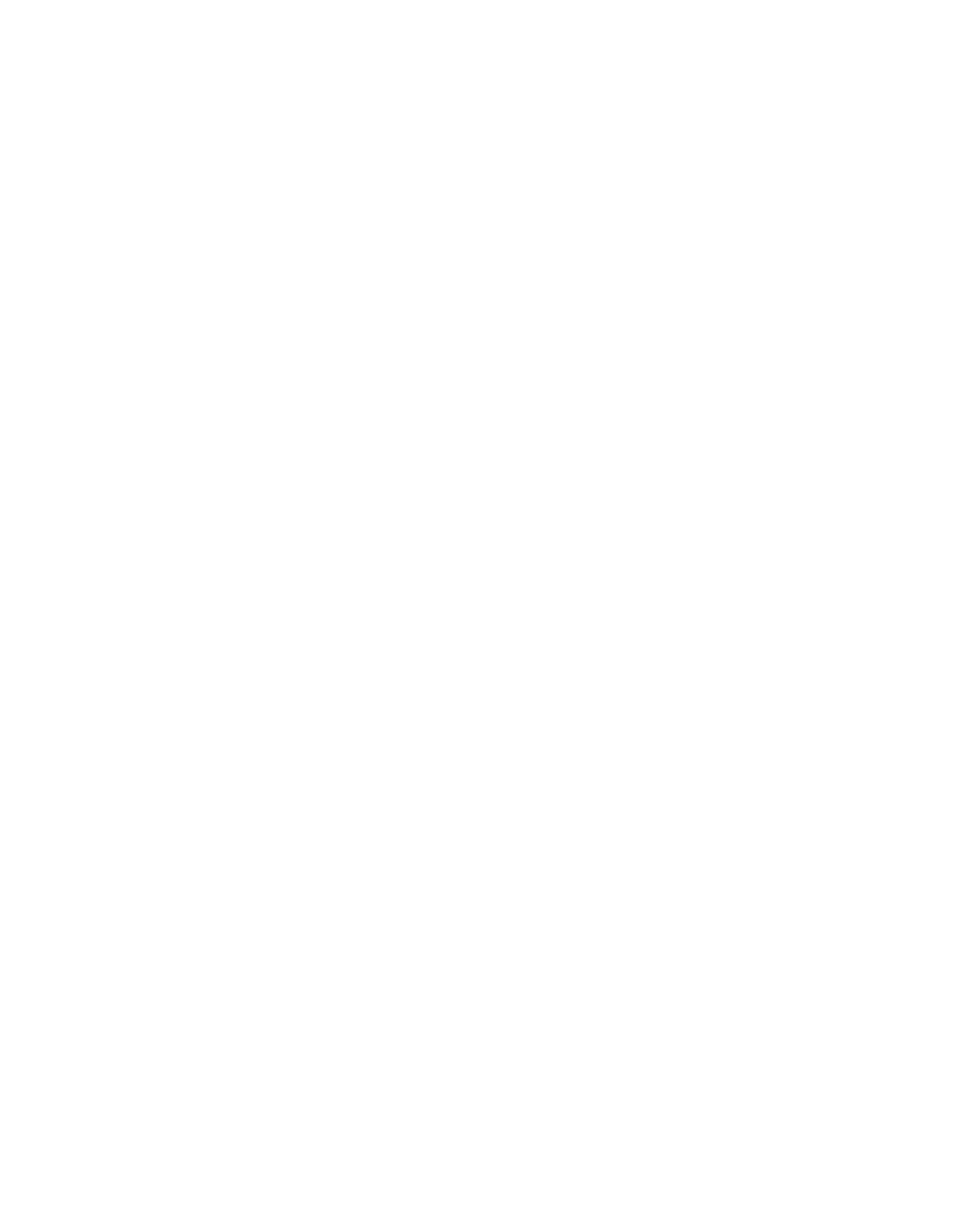### <span id="page-4-0"></span>President's message

On behalf of the Canadian Nuclear Safety Commission (CNSC), I am pleased to present our report on fees for 2019-20.

The *Service Fees Act* provides a modern legislative framework that enables cost-effective delivery of services and, through better reporting to Parliament, improves transparency and oversight.

The CNSC has a well-established Cost Recovery Advisory Group, which provides a forum for ongoing and open consultation with representatives of the nuclear sector concerning the operational management of the CNSC's cost recovery program. The CNSC's audited financial statements will continue to provide sectoral details on fees and costs by fee category.

Rumina Velshi

\_\_\_\_\_\_\_\_\_\_\_\_\_\_\_\_\_\_\_\_\_\_\_\_\_\_\_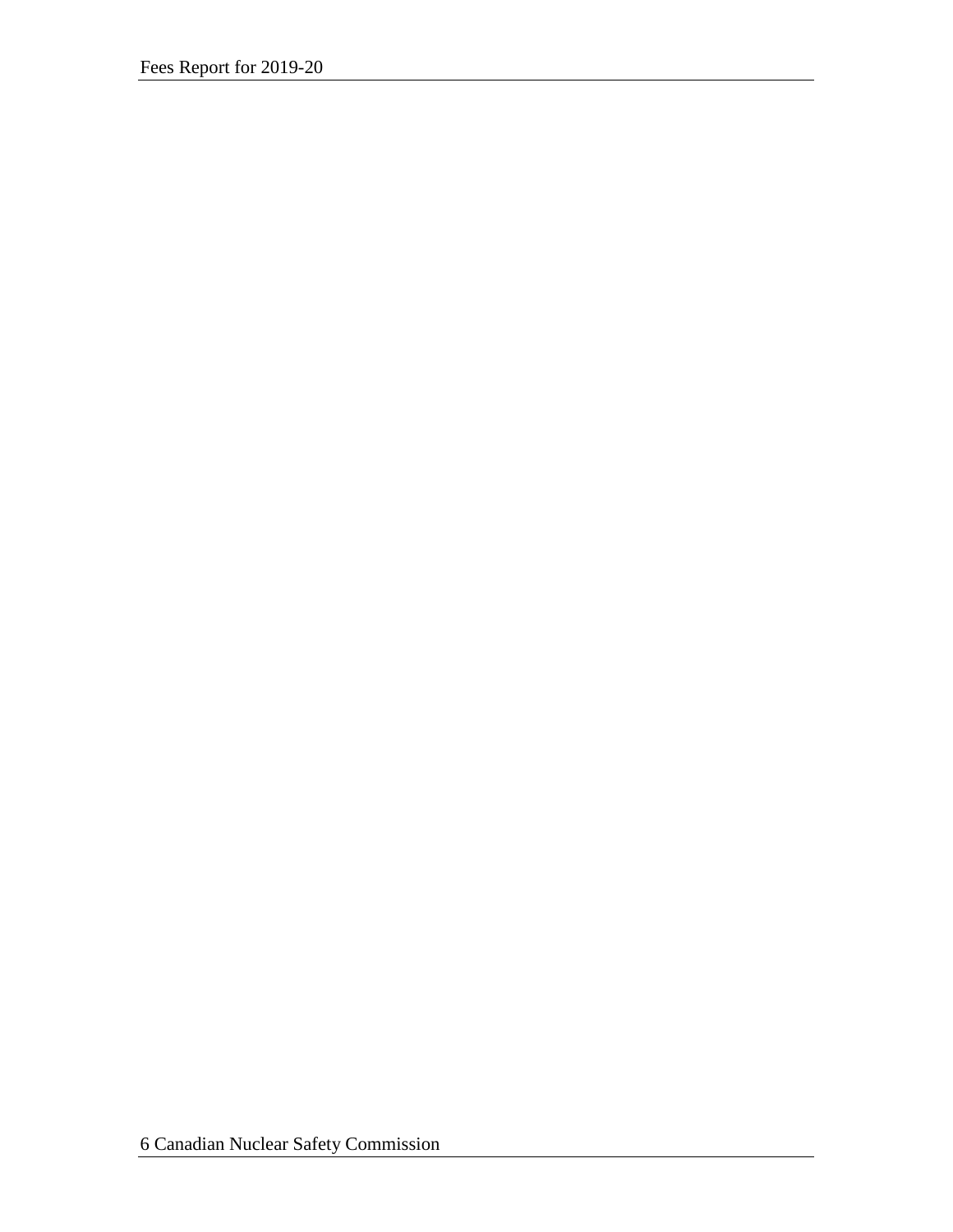## <span id="page-6-0"></span>About this report

This report, which is tabled under section 20 of the *[Service Fees Act](https://laws-lois.justice.gc.ca/eng/acts/S-8.4/index.html)* <sup>ii</sup>and section 4.2.8 of the *[Directive on Charging and Special Financial Authorities](https://www.tbs-sct.gc.ca/pol/doc-eng.aspx?id=32502)*iii , contains information about the fees that the Canadian Nuclear Safety Commission had the authority to set in 2019–20.

Government of Canada departments may set fees for services, licences, permits, products, the use of facilities; for other authorizations of rights or privileges; or to recover, in whole or in part, costs incurred in relation to a regulatory scheme.

For reporting purposes, fees must be categorized under the following three fee setting mechanisms:

- 1. Act, regulation or fees notice
	- o An act of Parliament delegates the fee setting authority to a department, minister or Governor in Council.
- 2. Contract
	- o Ministers have the authority to enter into contracts, which are usually negotiated between the minister and an individual or organization, and which cover fees and other terms and conditions. In some cases, that authority may also be provided by an act of Parliament.
- 3. Market-rate or auction or both
	- o The authority to set these fees is pursuant to an act of Parliament or regulation, and the minister, department or Governor in Council has no control over the fee amount.

This report contains information about all fees that are under the Canadian Nuclear Safety Commission's authority, including any that are collected by another department.

The information covers fees that are subject to the *Service Fees Act* and fees that are exempted from the *Service Fees Act*.

For fees set by contract, fees set by market-rate, auction or both, the report provides totals only. For fees set by act, regulation or fees notice, it provides totals for fee groupings, as well as detailed information for each fee.

Although the fees that the Canadian Nuclear Safety Commission charges under the *Access to Information Act* are subject to the *Service Fees Act*, they are not included in this report. Information on the Canadian Nuclear Safety Commission's access to information fees for 2019–20 can be found in our access to information report, which is posted on [CNSC website](http://www.nuclearsafety.gc.ca/eng/resources/publications/reports/access-to-information-and-privacy/index.cfm)iv.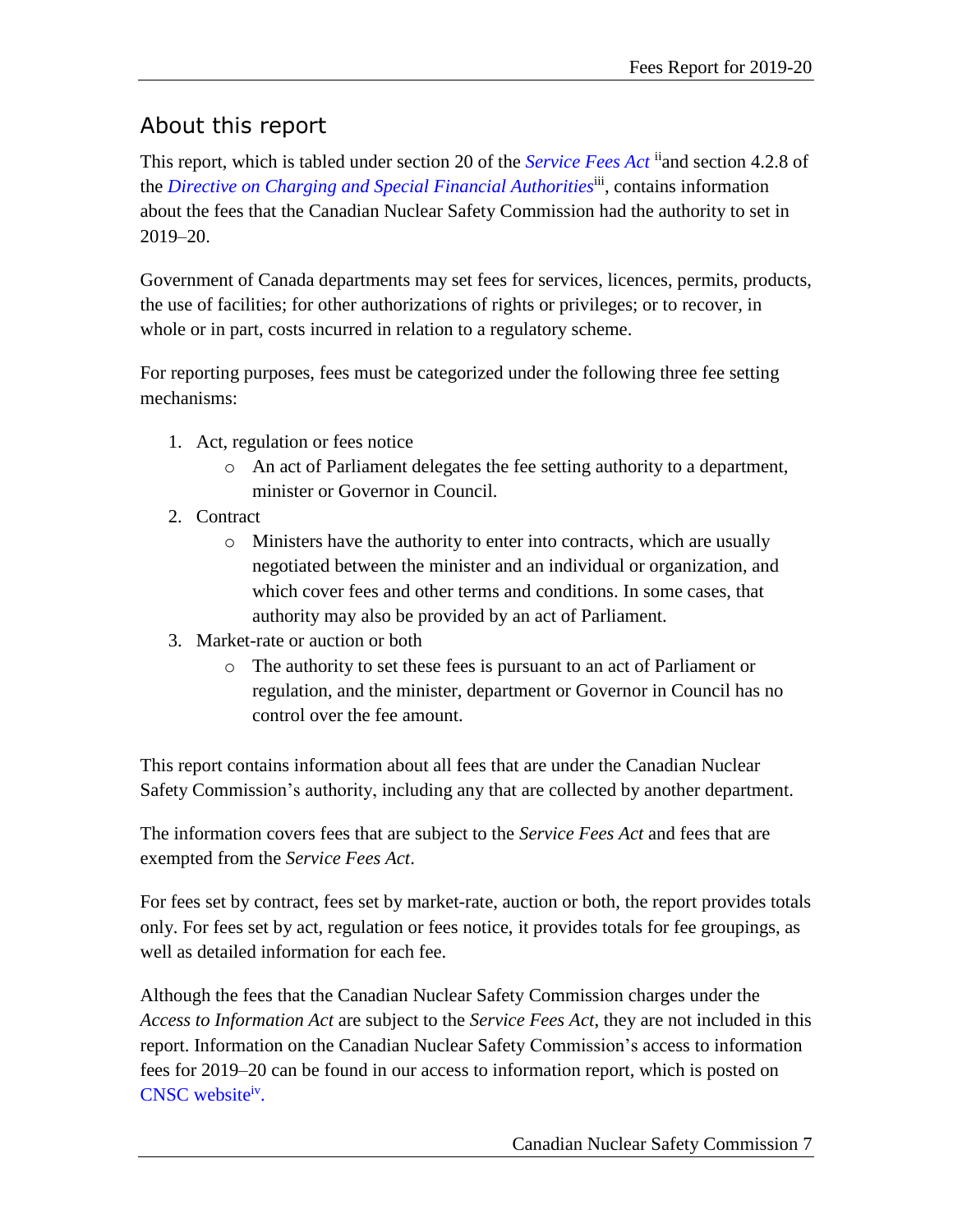## <span id="page-7-0"></span>Remissions

A remission is a partial or full return of a fee to a fee payer who paid for a service for which a department deemed that the service standard was not met.

Under the *Service Fees Act*, departments must develop policies for determining whether a service standard has been met and for determining how much of a fee will be remitted to a fee payer if a service standard is not met. This requirement will not take effect until April 1, 2021, so this report does not include remissions issued under the *Service Fees Act.* It does, however, include remissions issued under the Canadian Nuclear Safety Commission's enabling legislation.

## <span id="page-7-1"></span>Overall totals, by fee setting mechanism

The following table presents the total revenue, cost and remissions for all fees that the Canadian Nuclear Safety Commission had the authority to set in 2019–20, by fee setting mechanism.

| <b>Fee setting</b><br>mechanism                  | Revenue (\$) | $Cost($ \$) | <b>Remissions (\$)</b>                                                     |
|--------------------------------------------------|--------------|-------------|----------------------------------------------------------------------------|
| Fees set by<br>contract                          | 0            | 0           | Remissions do not apply to<br>fees set by contract.                        |
| Fees set by<br>market-rate,<br>auction or both   | 0            | 0           | Remissions do not apply to<br>fees set by market-rate,<br>auction or both. |
| Fees set by act,<br>regulation or fees<br>notice | 118,472,534  | 123,074,614 | 0                                                                          |
| <b>Total</b>                                     | 118,472,534  | 123,074,614 |                                                                            |

#### **Overall totals for 2019–20, by fee setting mechanism**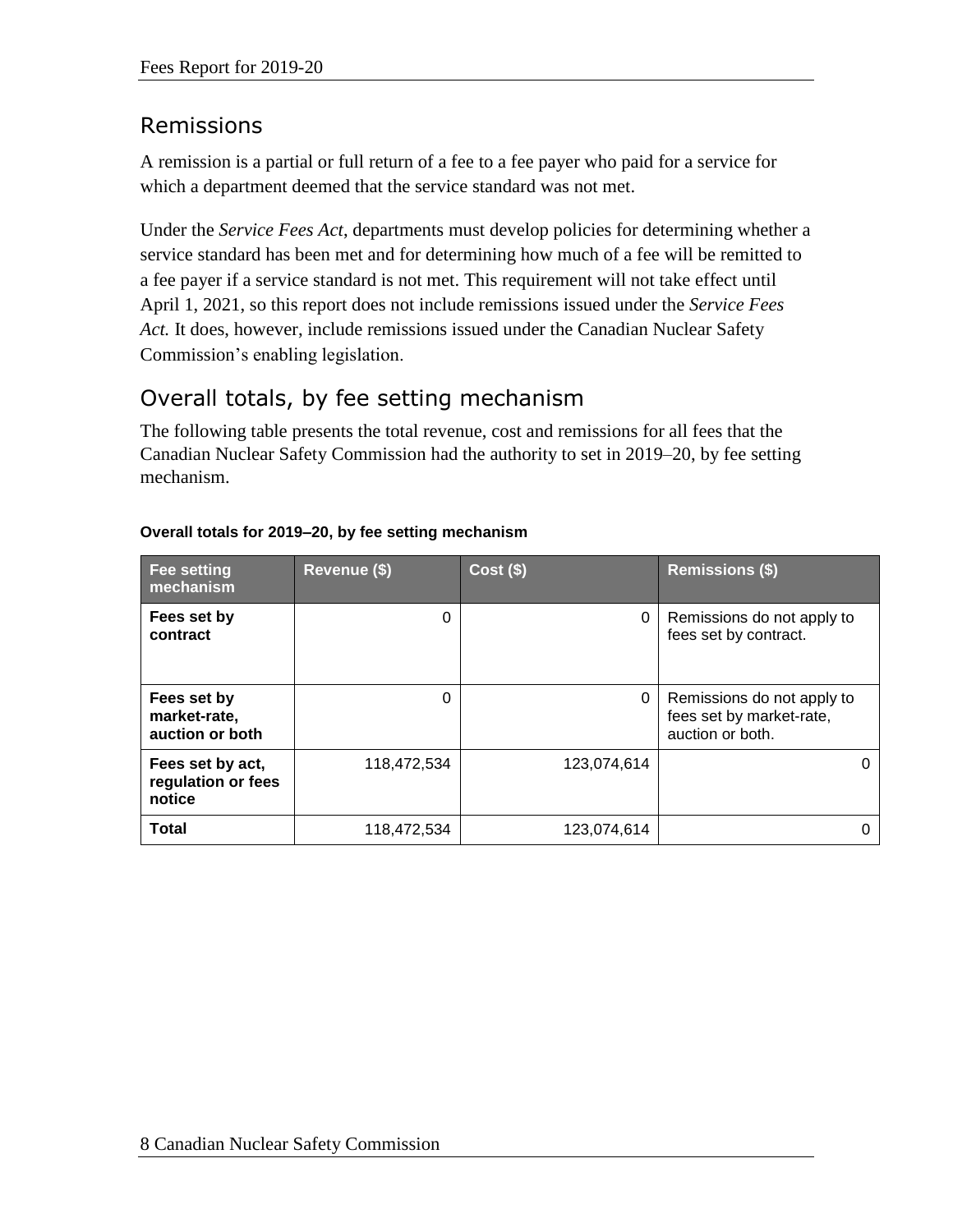### <span id="page-8-0"></span>Totals, by fee grouping, for fees set by act, regulation or fees notice

The following tables present, for each fee grouping, the total revenue, cost and remissions for all fees that the Canadian Nuclear Safety Commission had the authority to set in 2019–20 that are set by any of the following:

- act
- regulation
- fees notice

A fee grouping is a grouping of all the fees that a department has the authority to set for activities relating to a single business line, directorate or program.

#### **Licences for Class I nuclear facilities, mines and mills; and waste nuclear substance activities: totals for 2019–20**

| Fee grouping | Licences for Class I nuclear facilities, mines and mills; and waste<br>nuclear substance activities |                        |
|--------------|-----------------------------------------------------------------------------------------------------|------------------------|
| Revenue (\$) | $Cost($ \$)                                                                                         | <b>Remissions (\$)</b> |
| 105,283,934  | 105,283,934                                                                                         |                        |

#### **Licences for Class II nuclear facilities; Class II prescribed equipment; dosimetry services; and nuclear substances and radiation devices: totals for 2019-20**

| Fee grouping |           | Licences for Class II nuclear facilities; Class II prescribed<br>equipment; dosimetry services; and nuclear substances and<br>radiation devices |                        |  |
|--------------|-----------|-------------------------------------------------------------------------------------------------------------------------------------------------|------------------------|--|
| Revenue (\$) |           | Cost(S)                                                                                                                                         | <b>Remissions (\$)</b> |  |
|              | 9,577,505 | 12,122,786                                                                                                                                      |                        |  |

#### **Licences and certifications under nuclear regulations: totals for 2019-20**

| Fee grouping |         | Licences and certifications under nuclear regulations |                        |
|--------------|---------|-------------------------------------------------------|------------------------|
| Revenue (\$) |         | Cost(S)                                               | <b>Remissions (\$)</b> |
|              | 371,350 | 2,579,412                                             |                        |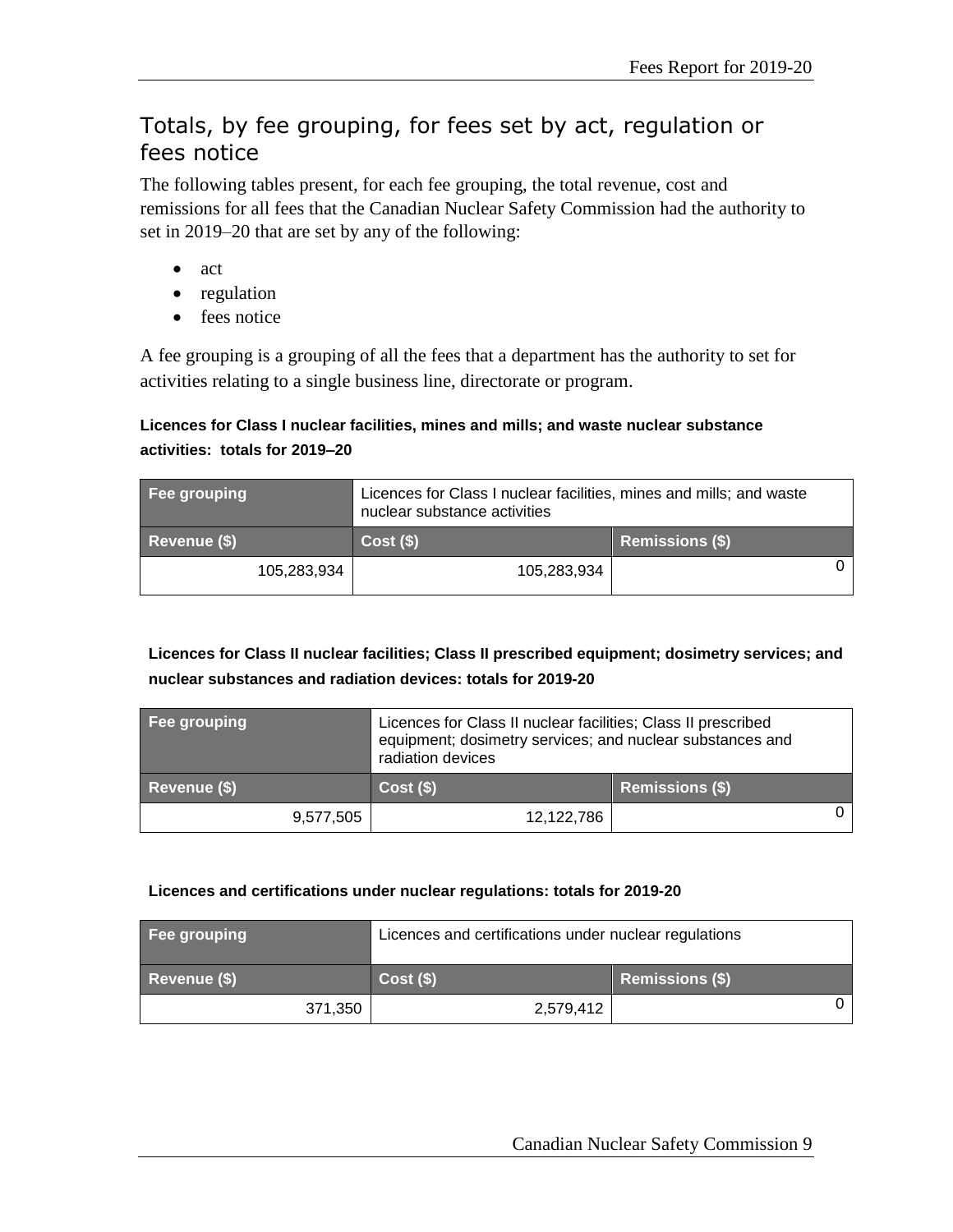#### **Other licences, certifications, information, products or services under nuclear regulations: totals for 2019-20**

| Fee grouping | Other licences, certifications, information, products or services<br>under nuclear regulations |                        |
|--------------|------------------------------------------------------------------------------------------------|------------------------|
| Revenue (\$) | Cost(S)                                                                                        | <b>Remissions (\$)</b> |
| 3,239,745    | 3,088,482                                                                                      |                        |

## <span id="page-9-0"></span>Details on each fee set by act, regulation or fees notice

The complete list of the Canadian Nuclear Safety Commission fees is available on the [CNSC Website](http://uat.nuclearsafety.gc.ca:85/eng/resources/publications/reports/fees-reports/fees-report-2019-2020.cfm)<sup>v</sup>.

| Fee grouping                                   | Licences for Class I nuclear facilities, mines and mills; and<br>waste nuclear substance activities |
|------------------------------------------------|-----------------------------------------------------------------------------------------------------|
| Fee                                            | <b>Regulatory Activity Plan fees</b>                                                                |
| Fee-setting authority                          | <b>Nuclear Safety and Control Act, vi 44</b>                                                        |
|                                                | <b>CNSC Cost Recovery Fees Regulationsvil, Part 2</b>                                               |
| Year fee-setting authority was<br>introduced   | 2003                                                                                                |
| Last year fee-setting authority was<br>amended | 2015                                                                                                |
| <b>Service standard</b>                        | Not applicable                                                                                      |
| Performance result                             | Not applicable                                                                                      |

| Fee grouping                                   | Licences for Class II nuclear facilities; Class II prescribed<br>equipment; dosimetry services; and nuclear substances<br>and radiation devices                                  |
|------------------------------------------------|----------------------------------------------------------------------------------------------------------------------------------------------------------------------------------|
| <b>Fee</b>                                     | Linac and/or electrostatic particle accelerator research<br>facility:<br>Construct assessment and annual fee<br>Operate assessment and annual fee<br>Decommission assessment fee |
| <b>Fee-setting authority</b>                   | <b>Nuclear Safety and Control Act, 44</b><br>CNSC Cost Recovery Fees Regulations, Schedule 1, Part<br>1, Item $1(a)$ , $1(b)$ , $1(c)$                                           |
| Year fee-setting authority was<br>introduced   | 2003                                                                                                                                                                             |
| Last year fee-setting authority was<br>amended | 2015                                                                                                                                                                             |
| Service standard                               | Not applicable                                                                                                                                                                   |
| <b>Performance result</b>                      | Not applicable                                                                                                                                                                   |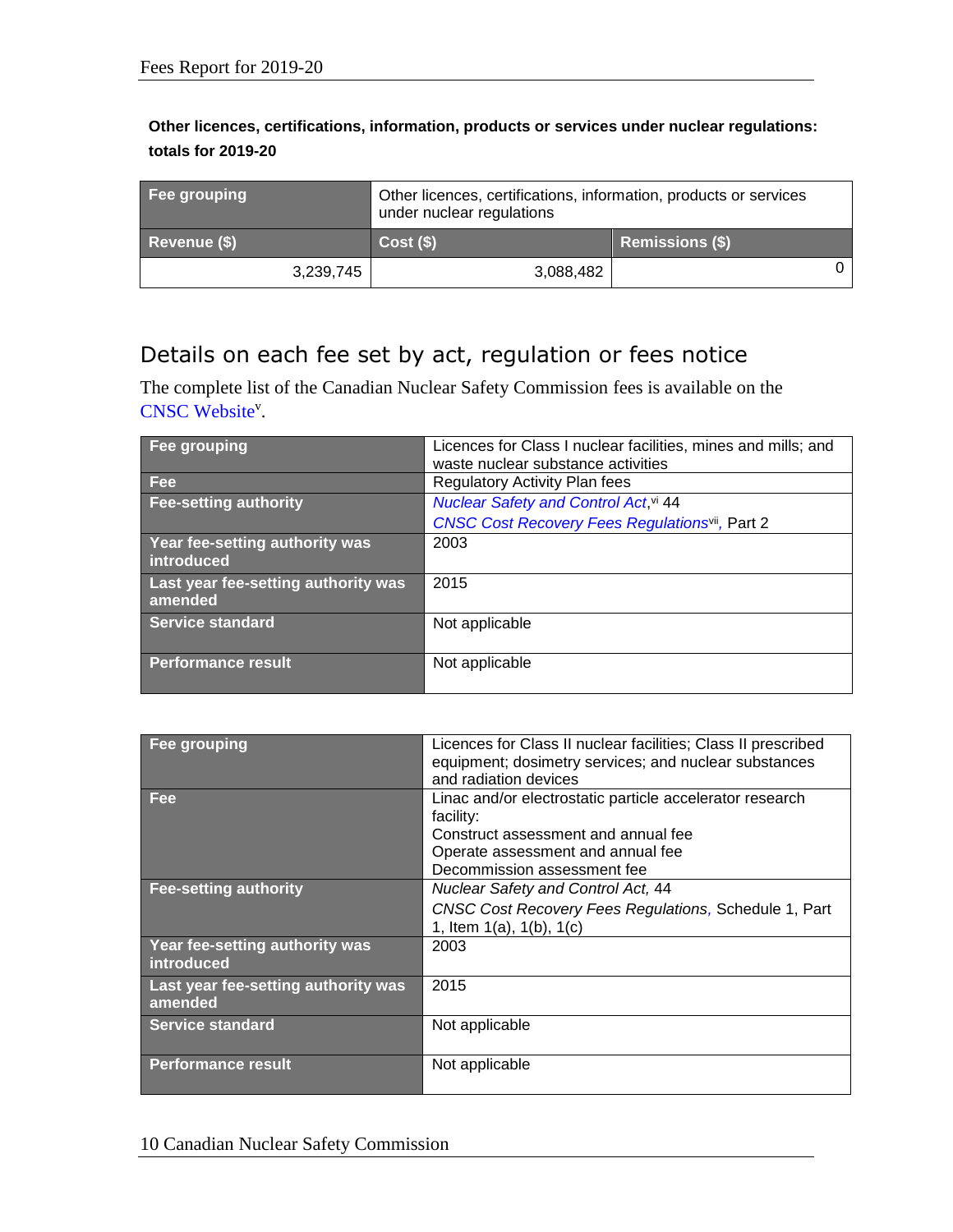| Fee grouping                                   | Licences for Class II nuclear facilities; Class II prescribed<br>equipment; dosimetry services; and nuclear substances<br>and radiation devices             |
|------------------------------------------------|-------------------------------------------------------------------------------------------------------------------------------------------------------------|
| <b>Fee</b>                                     | Positron Emission Tomography cyclotron facility:<br>Construct assessment and annual fee<br>Operate assessment and annual fee<br>Decommission assessment fee |
| <b>Fee-setting authority</b>                   | <b>Nuclear Safety and Control Act, 44</b><br>CNSC Cost Recovery Fees Regulations, Schedule 1, Part<br>1, Item 2(a), 2(b), 2(c)                              |
| Year fee-setting authority was<br>introduced   | 2003                                                                                                                                                        |
| Last year fee-setting authority was<br>amended | 2015                                                                                                                                                        |
| Service standard                               | Not applicable                                                                                                                                              |
| <b>Performance result</b>                      | Not applicable                                                                                                                                              |

| Fee grouping                        | Licences for Class II nuclear facilities; Class II prescribed |
|-------------------------------------|---------------------------------------------------------------|
|                                     | equipment; dosimetry services; and nuclear substances         |
|                                     | and radiation devices                                         |
| <b>Fee</b>                          | Geophysical logging accelerator assessment and annual         |
|                                     | fee                                                           |
| <b>Fee-setting authority</b>        | Nuclear Safety and Control Act, 44                            |
|                                     | <b>CNSC Cost Recovery Fees Regulations Schedule 1, Part</b>   |
|                                     | 1, Item $3$                                                   |
| Year fee-setting authority was      | 2003                                                          |
| introduced                          |                                                               |
| Last year fee-setting authority was | 2015                                                          |
| amended                             |                                                               |
| <b>Service standard</b>             | Not applicable                                                |
|                                     |                                                               |
| <b>Performance result</b>           | Not applicable                                                |
|                                     |                                                               |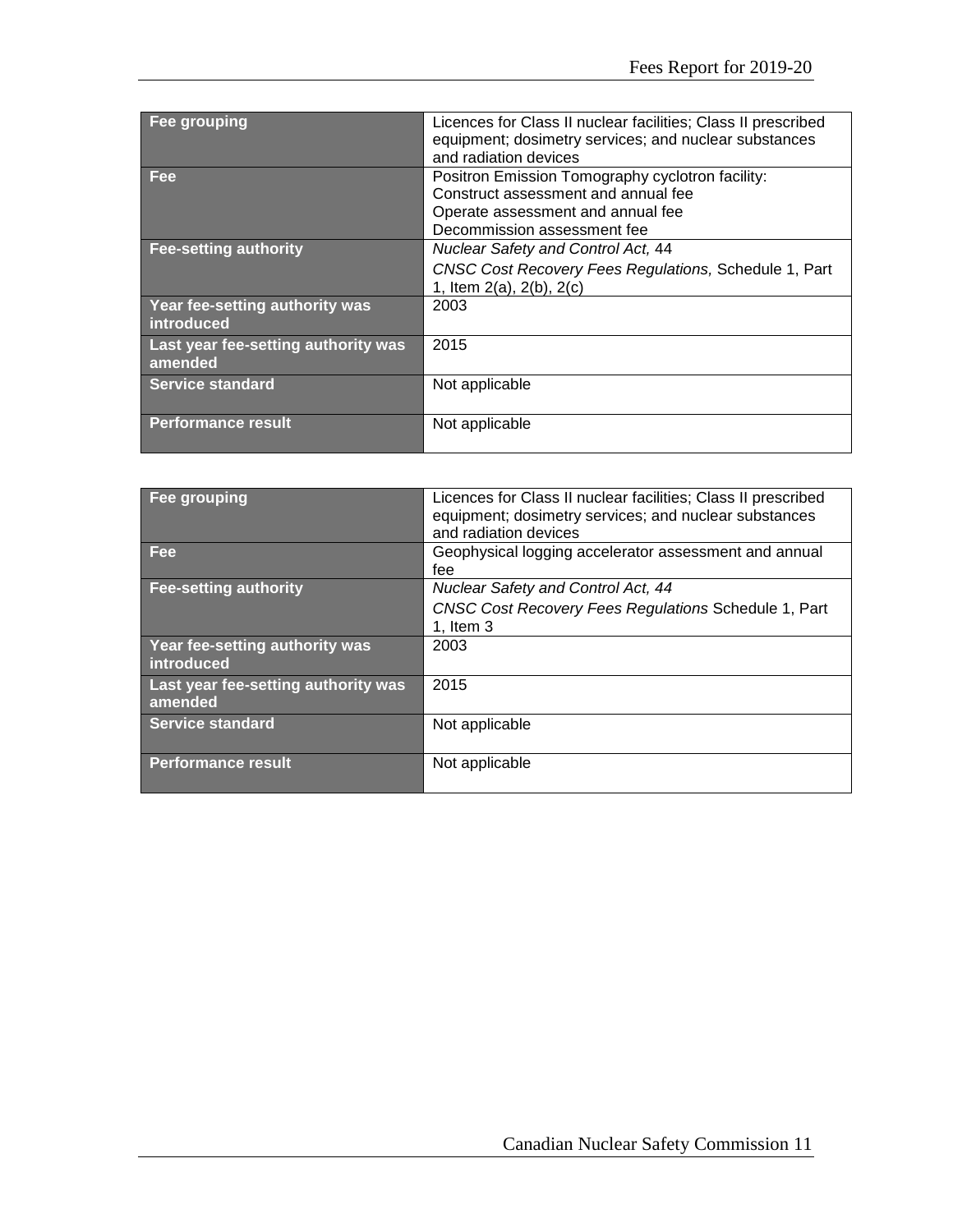| Fee grouping                                   | Licences for Class II nuclear facilities; Class II prescribed<br>equipment; dosimetry services; and nuclear substances<br>and radiation devices   |
|------------------------------------------------|---------------------------------------------------------------------------------------------------------------------------------------------------|
| Fee                                            | Particle accelerator medical facility:<br>Construct assessment and annual fee<br>Operate assessment and annual fee<br>Decommission assessment fee |
| <b>Fee-setting authority</b>                   | <b>Nuclear Safety and Control Act, 44</b><br>CNSC Cost Recovery Fees Regulations Schedule 1, Part<br>1, Item $4(a)$ , $4(b)$ , $4(c)$             |
| Year fee-setting authority was<br>introduced   | 2003                                                                                                                                              |
| Last year fee-setting authority was<br>amended | 2015                                                                                                                                              |
| <b>Service standard</b>                        | Not applicable                                                                                                                                    |
| <b>Performance result</b>                      | Not applicable                                                                                                                                    |

| Fee grouping                                   | Licences for Class II nuclear facilities; Class II prescribed<br>equipment; dosimetry services; and nuclear substances<br>and radiation devices |
|------------------------------------------------|-------------------------------------------------------------------------------------------------------------------------------------------------|
| <b>Fee</b>                                     | Pool-type irradiator facility:<br>Construct assessment and annual fee<br>Operate assessment and annual fee<br>Decommission assessment fee       |
| <b>Fee-setting authority</b>                   | Nuclear Safety and Control Act, 44<br>CNSC Cost Recovery Fees Regulations, Schedule 1,<br>Part 1, Item 5(a), 5(b), 5(c)                         |
| Year fee-setting authority was<br>introduced   | 2003                                                                                                                                            |
| Last year fee-setting authority was<br>amended | 2015                                                                                                                                            |
| Service standard                               | Not applicable                                                                                                                                  |
| <b>Performance result</b>                      | Not applicable                                                                                                                                  |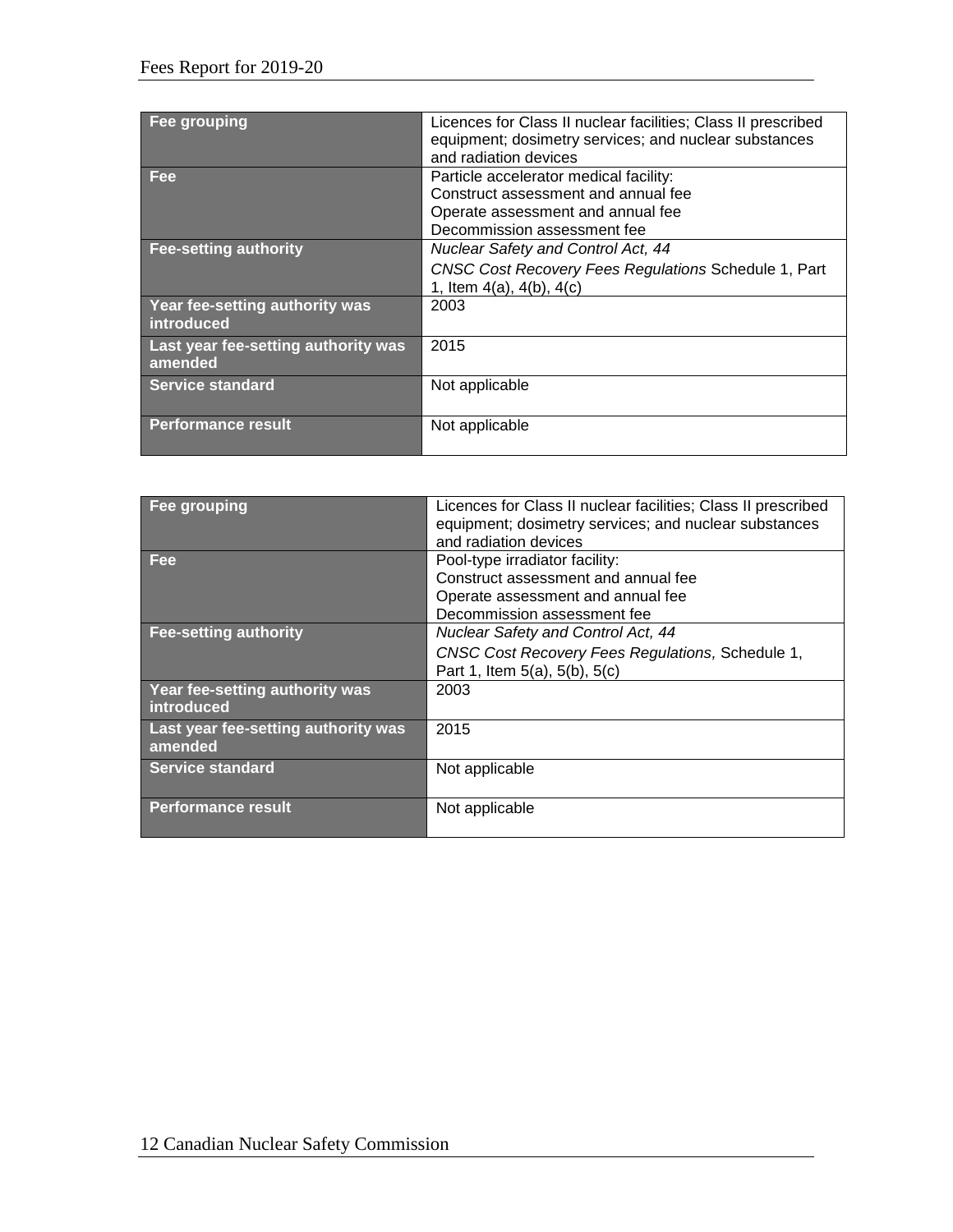| Fee grouping                                   | Licences for Class II nuclear facilities; Class II prescribed<br>equipment; dosimetry services; and nuclear substances |
|------------------------------------------------|------------------------------------------------------------------------------------------------------------------------|
|                                                | and radiation devices                                                                                                  |
| Fee                                            | Calibration irradiator facility:                                                                                       |
|                                                | Construct assessment and annual fee                                                                                    |
|                                                | Operate assessment and annual fee                                                                                      |
|                                                | Decommission assessment fee                                                                                            |
| <b>Fee-setting authority</b>                   | <b>Nuclear Safety and Control Act, 44</b>                                                                              |
|                                                | CNSC Cost Recovery Fees Regulations, Schedule 1, Part                                                                  |
|                                                | 1, Item $6(a)$ , $6(b)$ , $6(c)$                                                                                       |
| Year fee-setting authority was<br>introduced   | 2003                                                                                                                   |
| Last year fee-setting authority was<br>amended | 2015                                                                                                                   |
| <b>Service standard</b>                        | Not applicable                                                                                                         |
| <b>Performance result</b>                      | Not applicable                                                                                                         |

| Fee grouping                                   | Licences for Class II nuclear facilities; Class II prescribed<br>equipment; dosimetry services; and nuclear substances<br>and radiation devices |
|------------------------------------------------|-------------------------------------------------------------------------------------------------------------------------------------------------|
| <b>Fee</b>                                     | Other irradiator facility:<br>Construct assessment and annual fee<br>Operate assessment and annual fee<br>Decommission assessment fee           |
| <b>Fee-setting authority</b>                   | Nuclear Safety and Control Act, 44<br>CNSC Cost Recovery Fees Regulations, Schedule 1, Part<br>1, Item 7(a), 7(b), 7(c)                         |
| Year fee-setting authority was<br>introduced   | 2003                                                                                                                                            |
| Last year fee-setting authority was<br>amended | 2015                                                                                                                                            |
| <b>Service standard</b>                        | Not applicable                                                                                                                                  |
| <b>Performance result</b>                      | Not applicable                                                                                                                                  |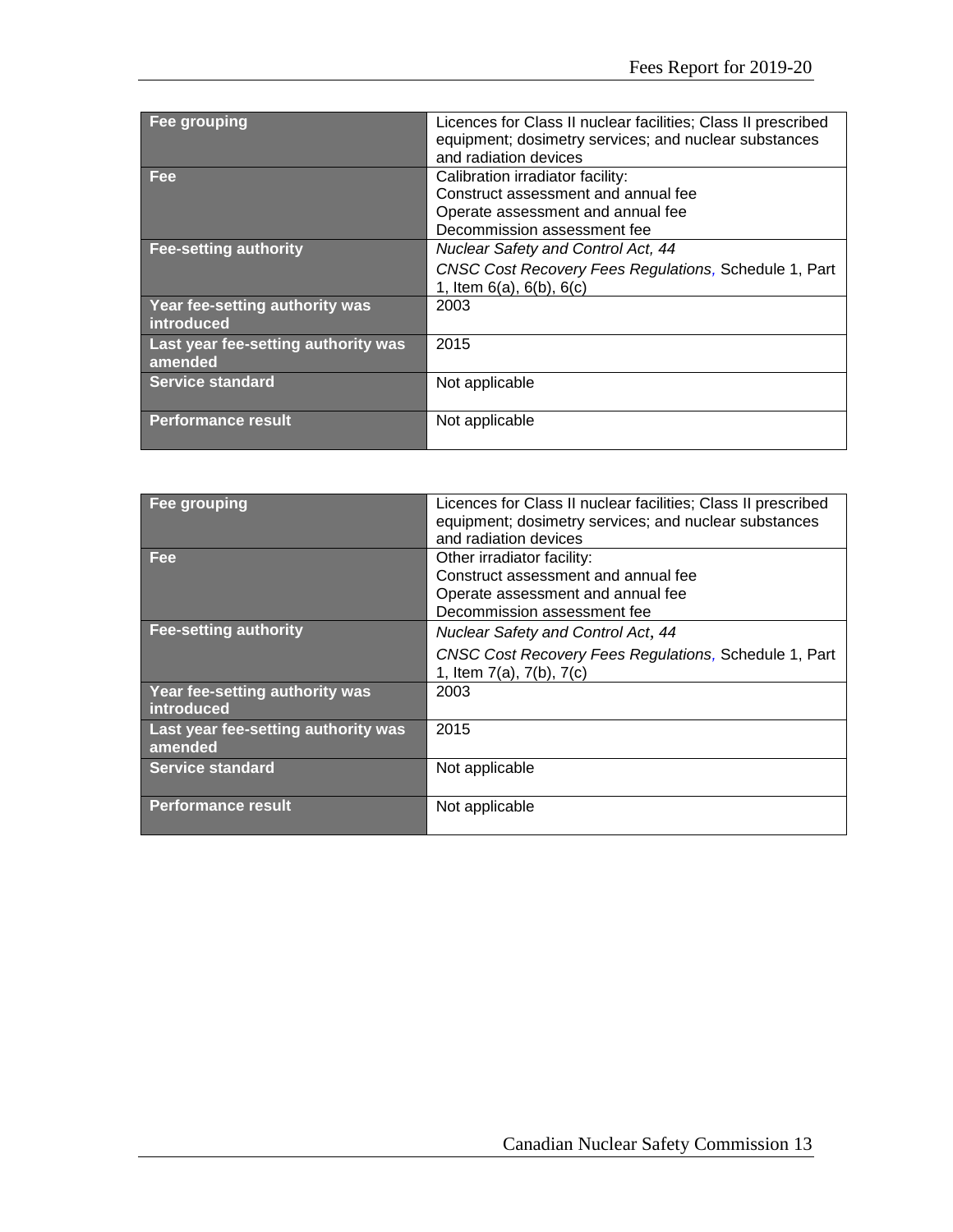| Fee grouping                        | Licences for Class II nuclear facilities; Class II prescribed<br>equipment; dosimetry services; and nuclear substances<br>and radiation devices |
|-------------------------------------|-------------------------------------------------------------------------------------------------------------------------------------------------|
| <b>Fee</b>                          | Radioactive source teletherapy machine:<br>Construct assessment and annual fee                                                                  |
|                                     | Operate assessment and annual fee                                                                                                               |
| <b>Fee-setting authority</b>        | Nuclear Safety and Control Act, 44                                                                                                              |
|                                     |                                                                                                                                                 |
|                                     | CNSC Cost Recovery Fees Regulations, Schedule 1, Part                                                                                           |
|                                     | 1, Item $8(a)$ , $8(b)$                                                                                                                         |
| Year fee-setting authority was      | 2003                                                                                                                                            |
| introduced                          |                                                                                                                                                 |
| Last year fee-setting authority was | 2015                                                                                                                                            |
| amended                             |                                                                                                                                                 |
| Service standard                    | Not applicable                                                                                                                                  |
|                                     |                                                                                                                                                 |
| <b>Performance result</b>           | Not applicable                                                                                                                                  |
|                                     |                                                                                                                                                 |

| Fee grouping                                   | Licences for Class II nuclear facilities; Class II prescribed<br>equipment; dosimetry services; and nuclear substances<br>and radiation devices              |
|------------------------------------------------|--------------------------------------------------------------------------------------------------------------------------------------------------------------|
| <b>Fee</b>                                     | Brachytherapy facility — high dose rate and low dose rate<br>remote afterloader:<br>Construct assessment and annual fee<br>Operate assessment and annual fee |
| <b>Fee-setting authority</b>                   | Nuclear Safety and Control Act, 44<br>CNSC Cost Recovery Fees Regulations, Schedule 1, Part<br>1, Item 9(a), 9(b)                                            |
| Year fee-setting authority was<br>introduced   | 2003                                                                                                                                                         |
| Last year fee-setting authority was<br>amended | 2015                                                                                                                                                         |
| <b>Service standard</b>                        | Not applicable                                                                                                                                               |
| <b>Performance result</b>                      | Not applicable                                                                                                                                               |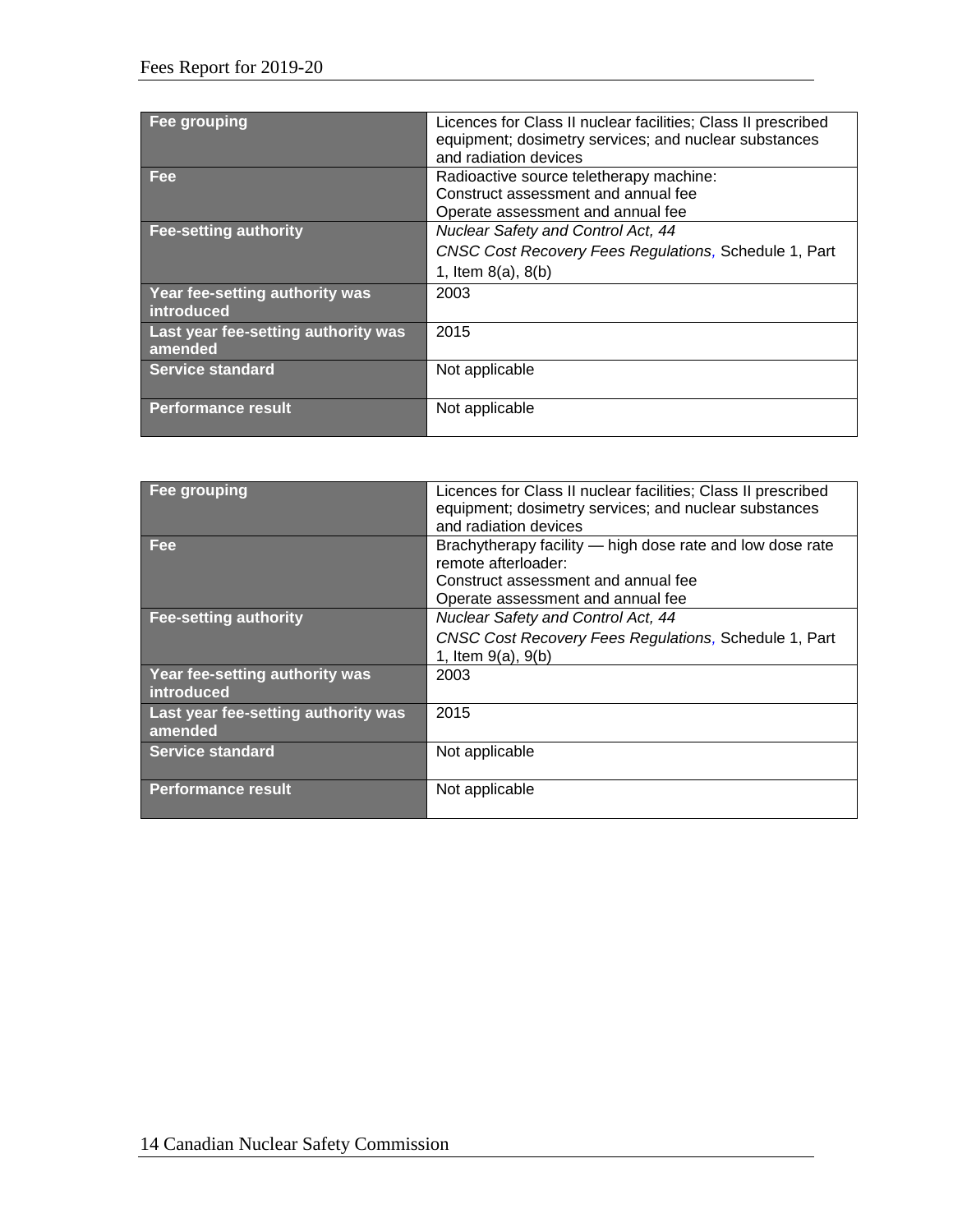| Fee grouping                                   | Licences for Class II nuclear facilities; Class II prescribed<br>equipment; dosimetry services; and nuclear substances<br>and radiation devices |
|------------------------------------------------|-------------------------------------------------------------------------------------------------------------------------------------------------|
| Fee                                            | Brachytherapy facility - any remote afterloader other than<br>high or low dose rate assessment and annual fee                                   |
| <b>Fee-setting authority</b>                   | Nuclear Safety and Control Act, 44                                                                                                              |
|                                                | CNSC Cost Recovery Fees Regulations, Schedule 1, Part<br>1, Item 10                                                                             |
| Year fee-setting authority was<br>introduced   | 2003                                                                                                                                            |
| Last year fee-setting authority was<br>amended | 2015                                                                                                                                            |
| <b>Service standard</b>                        | Not applicable                                                                                                                                  |
| <b>Performance result</b>                      | Not applicable                                                                                                                                  |

| Fee grouping                                   | Licences for Class II nuclear facilities; Class II prescribed<br>equipment; dosimetry services; and nuclear substances<br>and radiation devices |
|------------------------------------------------|-------------------------------------------------------------------------------------------------------------------------------------------------|
| Fee                                            | Service - Class II prescribed equipment asessment and<br>annual fee                                                                             |
| <b>Fee-setting authority</b>                   | <b>Nuclear Safety and Control Act, 44</b>                                                                                                       |
|                                                | CNSC Cost Recovery Fees Regulations, Schedule 1, Part<br>1, Item 11                                                                             |
| Year fee-setting authority was<br>introduced   | 2003                                                                                                                                            |
| Last year fee-setting authority was<br>amended | 2015                                                                                                                                            |
| <b>Service standard</b>                        | Not applicable                                                                                                                                  |
| <b>Performance result</b>                      | Not applicable                                                                                                                                  |

| Fee grouping                        | Licences for Class II nuclear facilities; Class II prescribed |
|-------------------------------------|---------------------------------------------------------------|
|                                     | equipment; dosimetry services; and nuclear substances         |
|                                     | and radiation devices                                         |
| Fee                                 | Commercial — external radiation asessment and annual          |
|                                     | fee                                                           |
| <b>Fee-setting authority</b>        | Nuclear Safety and Control Act, 44                            |
|                                     | <b>CNSC Cost Recovery Fees Regulations, Schedule 1, Part</b>  |
|                                     | 1, Item 12                                                    |
| Year fee-setting authority was      | 2003                                                          |
| introduced                          |                                                               |
| Last year fee-setting authority was | 2015                                                          |
| amended                             |                                                               |
| Service standard                    | Not applicable                                                |
|                                     |                                                               |
| Performance result                  | Not applicable                                                |
|                                     |                                                               |

Canadian Nuclear Safety Commission 15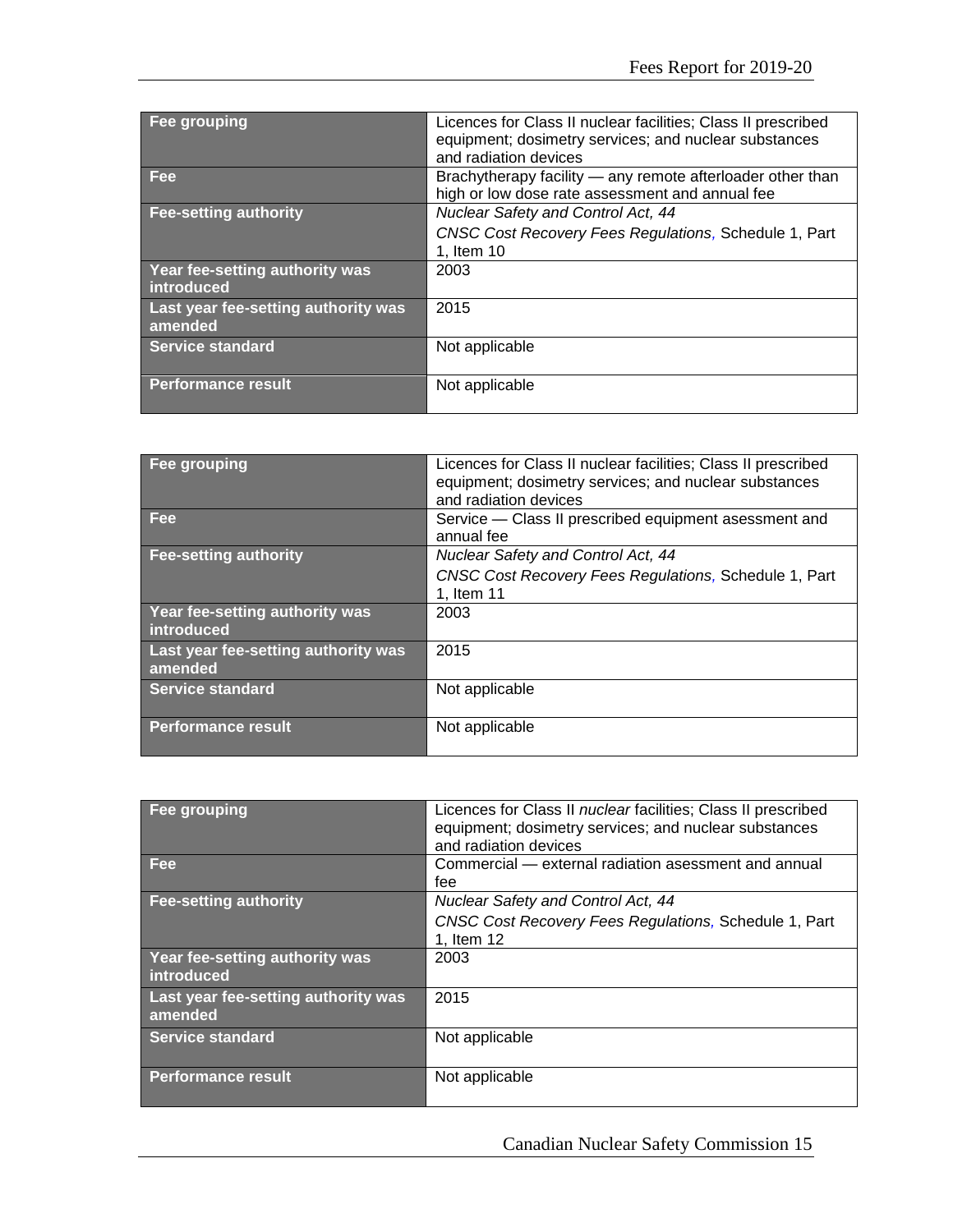| Fee grouping                                   | Licences for Class II nuclear facilities; Class II prescribed<br>equipment; dosimetry services; and nuclear substances |
|------------------------------------------------|------------------------------------------------------------------------------------------------------------------------|
|                                                | and radiation devices                                                                                                  |
| Fee                                            | Commercial – internal radiation asessment and annual                                                                   |
|                                                | fee                                                                                                                    |
| <b>Fee-setting authority</b>                   | <b>Nuclear Safety and Control Act, 44</b>                                                                              |
|                                                | CNSC Cost Recovery Fees Regulations, Schedule 1, Part<br>1, Item 13                                                    |
| Year fee-setting authority was<br>introduced   | 2003                                                                                                                   |
| Last year fee-setting authority was<br>amended | 2015                                                                                                                   |
| Service standard                               | Not applicable                                                                                                         |
| <b>Performance result</b>                      | Not applicable                                                                                                         |

| Fee grouping                                   | Licences for Class II nuclear facilities; Class II prescribed<br>equipment; dosimetry services; and nuclear substances<br>and radiation devices |
|------------------------------------------------|-------------------------------------------------------------------------------------------------------------------------------------------------|
| <b>Fee</b>                                     | Commercial - radon progeny asessment and annual fee                                                                                             |
| <b>Fee-setting authority</b>                   | Nuclear Safety and Control Act, 44                                                                                                              |
|                                                | CNSC Cost Recovery Fees Regulations, Schedule 1, Part<br>1, Item 14                                                                             |
| Year fee-setting authority was<br>introduced   | 2003                                                                                                                                            |
| Last year fee-setting authority was<br>amended | 2015                                                                                                                                            |
| <b>Service standard</b>                        | Not applicable                                                                                                                                  |
| <b>Performance result</b>                      | Not applicable                                                                                                                                  |

| Fee grouping                                   | Licences for Class II nuclear facilities; Class II prescribed<br>equipment; dosimetry services; and nuclear substances<br>and radiation devices |
|------------------------------------------------|-------------------------------------------------------------------------------------------------------------------------------------------------|
| Fee                                            | Commercial — consolidated licence (any 2 of external<br>radiation, internal radiation and radon progeny)<br>asessment and annual fee            |
| <b>Fee-setting authority</b>                   | Nuclear Safety and Control Act, 44                                                                                                              |
|                                                | CNSC Cost Recovery Fees Regulations, Schedule 1, Part                                                                                           |
|                                                | 1, Item 15                                                                                                                                      |
| Year fee-setting authority was<br>introduced   | 2003                                                                                                                                            |
| Last year fee-setting authority was<br>amended | 2015                                                                                                                                            |
| <b>Service standard</b>                        | Not applicable                                                                                                                                  |
| <b>Performance result</b>                      | Not applicable                                                                                                                                  |

16 Canadian Nuclear Safety Commission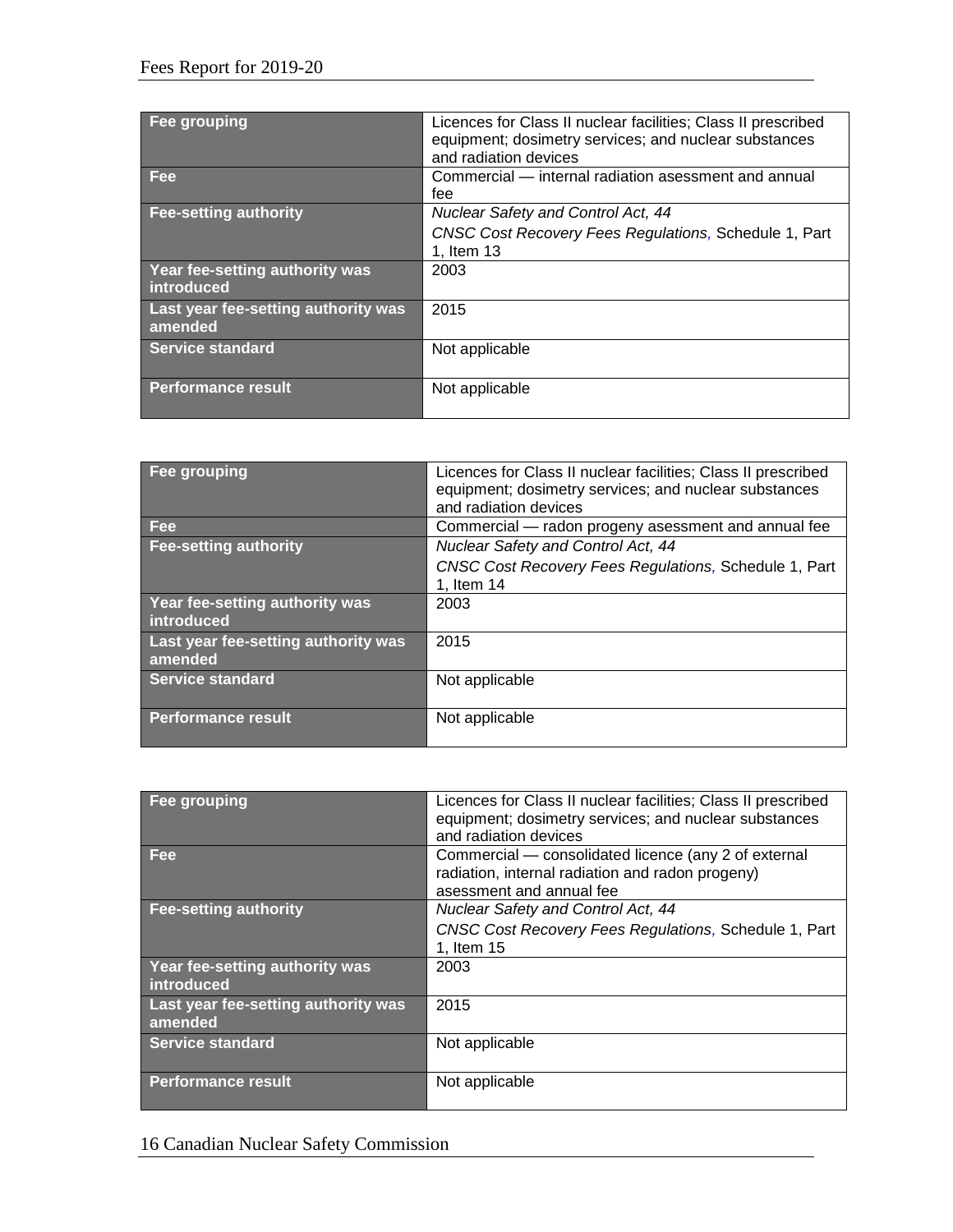| Fee grouping                                   | Licences for Class II nuclear facilities; Class II prescribed<br>equipment; dosimetry services; and nuclear substances<br>and radiation devices |
|------------------------------------------------|-------------------------------------------------------------------------------------------------------------------------------------------------|
| <b>Fee</b>                                     | In-house — external radiation asessment and annual fee                                                                                          |
| <b>Fee-setting authority</b>                   | <b>Nuclear Safety and Control Act, 44</b>                                                                                                       |
|                                                | CNSC Cost Recovery Fees Regulations, Schedule 1, Part<br>1, Item 16                                                                             |
| Year fee-setting authority was<br>introduced   | 2003                                                                                                                                            |
| Last year fee-setting authority was<br>amended | 2015                                                                                                                                            |
| Service standard                               | Not applicable                                                                                                                                  |
| <b>Performance result</b>                      | Not applicable                                                                                                                                  |

| Fee grouping                                   | Licences for Class II nuclear facilities; Class II prescribed<br>equipment; dosimetry services; and nuclear substances<br>and radiation devices |
|------------------------------------------------|-------------------------------------------------------------------------------------------------------------------------------------------------|
| <b>Fee</b>                                     | In-house – internal radiation asessment and annual fee                                                                                          |
| <b>Fee-setting authority</b>                   | Nuclear Safety and Control Act, 44                                                                                                              |
|                                                | <b>CNSC Cost Recovery Fees Regulations, Schedule 1, Part</b><br>1, Item 17                                                                      |
|                                                |                                                                                                                                                 |
| Year fee-setting authority was<br>introduced   | 2003                                                                                                                                            |
| Last year fee-setting authority was<br>amended | 2015                                                                                                                                            |
| Service standard                               | Not applicable                                                                                                                                  |
| <b>Performance result</b>                      | Not applicable                                                                                                                                  |

| Fee grouping                        | Licences for Class II nuclear facilities; Class II prescribed |
|-------------------------------------|---------------------------------------------------------------|
|                                     | equipment; dosimetry services; and nuclear substances         |
|                                     | and radiation devices                                         |
| <b>Fee</b>                          | In-house – radon progeny asessment and annual fee             |
| <b>Fee-setting authority</b>        | Nuclear Safety and Control Act, 44                            |
|                                     | CNSC Cost Recovery Fees Regulations, Schedule 1, Part         |
|                                     | 1, Item 18                                                    |
| Year fee-setting authority was      | 2003                                                          |
| introduced                          |                                                               |
| Last year fee-setting authority was | 2015                                                          |
| amended                             |                                                               |
| <b>Service standard</b>             | Not applicable                                                |
|                                     |                                                               |
| <b>Performance result</b>           | Not applicable                                                |
|                                     |                                                               |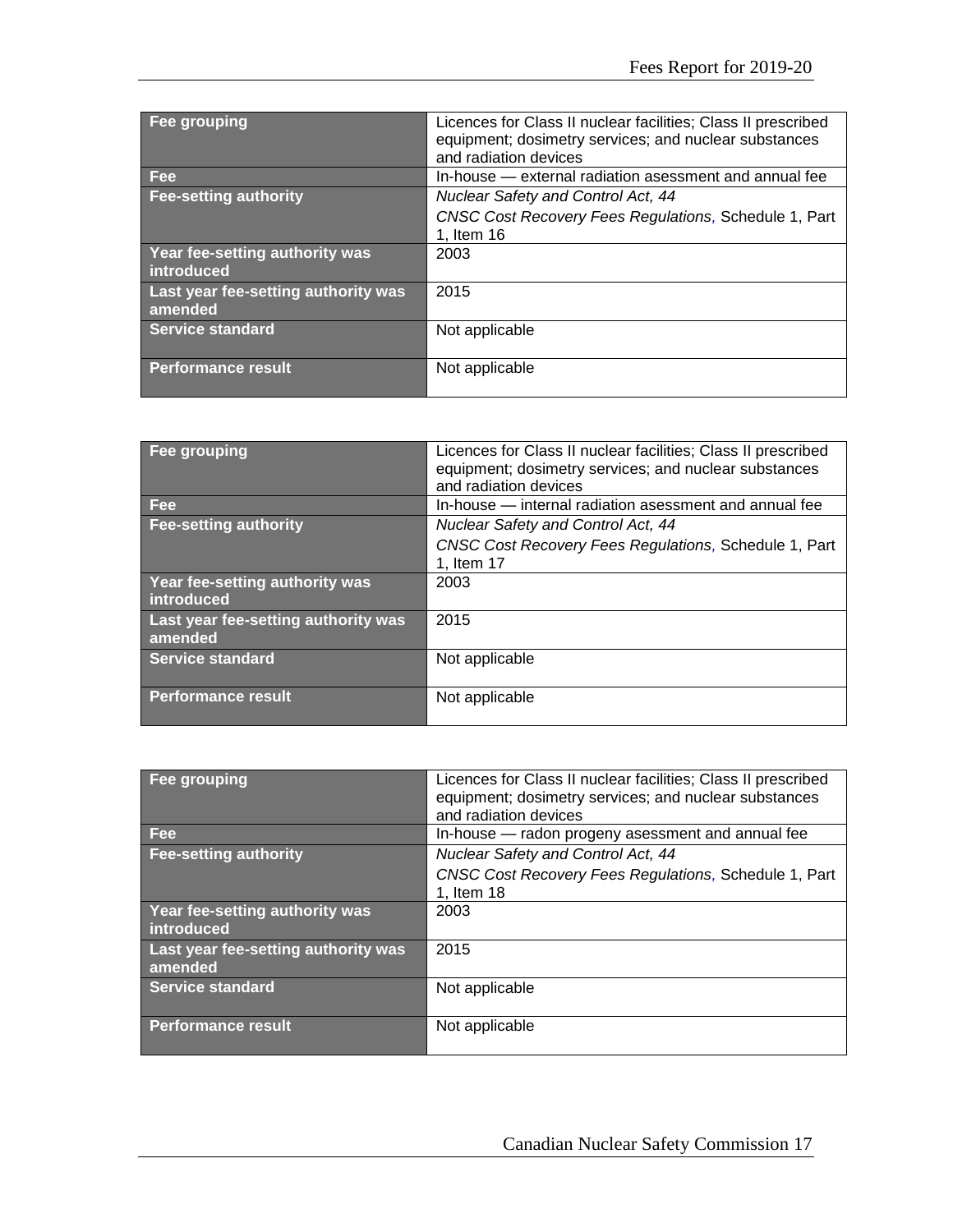| Fee grouping                                   | Licences for Class II nuclear facilities; Class II prescribed<br>equipment; dosimetry services; and nuclear substances<br>and radiation devices |
|------------------------------------------------|-------------------------------------------------------------------------------------------------------------------------------------------------|
| Fee                                            | In-house — consolidated licence (any 2 of external<br>radiation, internal radiation and radon progeny)<br>asessment and annual fee              |
| <b>Fee-setting authority</b>                   | Nuclear Safety and Control Act, 44<br>CNSC Cost Recovery Fees Regulations, Schedule 1, Part<br>1, Item 19                                       |
| Year fee-setting authority was<br>introduced   | 2003                                                                                                                                            |
| Last year fee-setting authority was<br>amended | 2015                                                                                                                                            |
| Service standard                               | Not applicable                                                                                                                                  |
| <b>Performance result</b>                      | Not applicable                                                                                                                                  |

| Fee grouping                                   | Licences for Class II nuclear facilities; Class II prescribed       |
|------------------------------------------------|---------------------------------------------------------------------|
|                                                | equipment; dosimetry services; and nuclear substances               |
|                                                | and radiation devices                                               |
| <b>Fee</b>                                     | Consolidated uses of nuclear substances asessment and<br>annual fee |
| Fee-setting authority                          | <b>Nuclear Safety and Control Act, 44</b>                           |
|                                                | CNSC Cost Recovery Fees Regulations, Schedule 1, Part               |
|                                                | 1, Item 20                                                          |
| Year fee-setting authority was<br>introduced   | 2003                                                                |
| Last year fee-setting authority was<br>amended | 2015                                                                |
| Service standard                               | Not applicable                                                      |
|                                                |                                                                     |
| <b>Performance result</b>                      | Not applicable                                                      |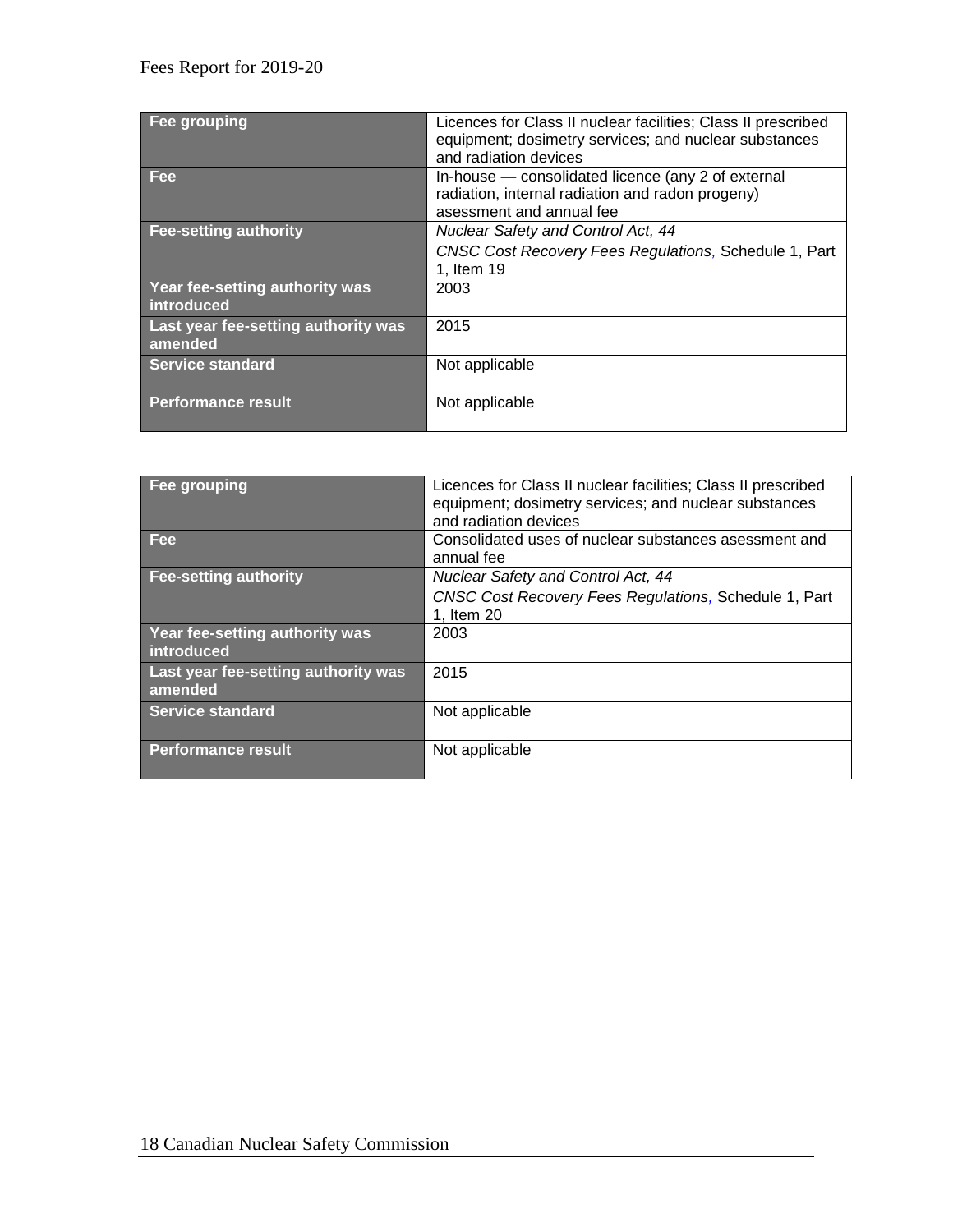| Fee grouping                                   | Licences for Class II nuclear facilities; Class II prescribed<br>equipment; dosimetry services; and nuclear substances<br>and radiation devices |
|------------------------------------------------|-------------------------------------------------------------------------------------------------------------------------------------------------|
| <b>Fee</b>                                     | Gauges:<br>Fixed gauges asessment and annual fee                                                                                                |
|                                                | Portable gauges asessment and annual fee                                                                                                        |
| <b>Fee-setting authority</b>                   | Nuclear Safety and Control Act, 44                                                                                                              |
|                                                | CNSC Cost Recovery Fees Regulations, Schedule 1, Part                                                                                           |
|                                                | 1, Item 21(a), 21(b)                                                                                                                            |
| Year fee-setting authority was<br>introduced   | 2003                                                                                                                                            |
| Last year fee-setting authority was<br>amended | 2015                                                                                                                                            |
| <b>Service standard</b>                        | Not applicable                                                                                                                                  |
| <b>Performance result</b>                      | Not applicable                                                                                                                                  |

| Fee grouping                                   | Licences for Class II nuclear facilities; Class II prescribed<br>equipment; dosimetry services; and nuclear substances<br>and radiation devices |
|------------------------------------------------|-------------------------------------------------------------------------------------------------------------------------------------------------|
| <b>Fee</b>                                     | Industrial radiography asessment and annual fee                                                                                                 |
| <b>Fee-setting authority</b>                   | <b>Nuclear Safety and Control Act, 44</b>                                                                                                       |
|                                                | CNSC Cost Recovery Fees Regulations, Schedule 1, Part<br>1, Item 22                                                                             |
| Year fee-setting authority was<br>introduced   | 2003                                                                                                                                            |
| Last year fee-setting authority was<br>amended | 2015                                                                                                                                            |
| Service standard                               | Not applicable                                                                                                                                  |
| Performance result                             | Not applicable                                                                                                                                  |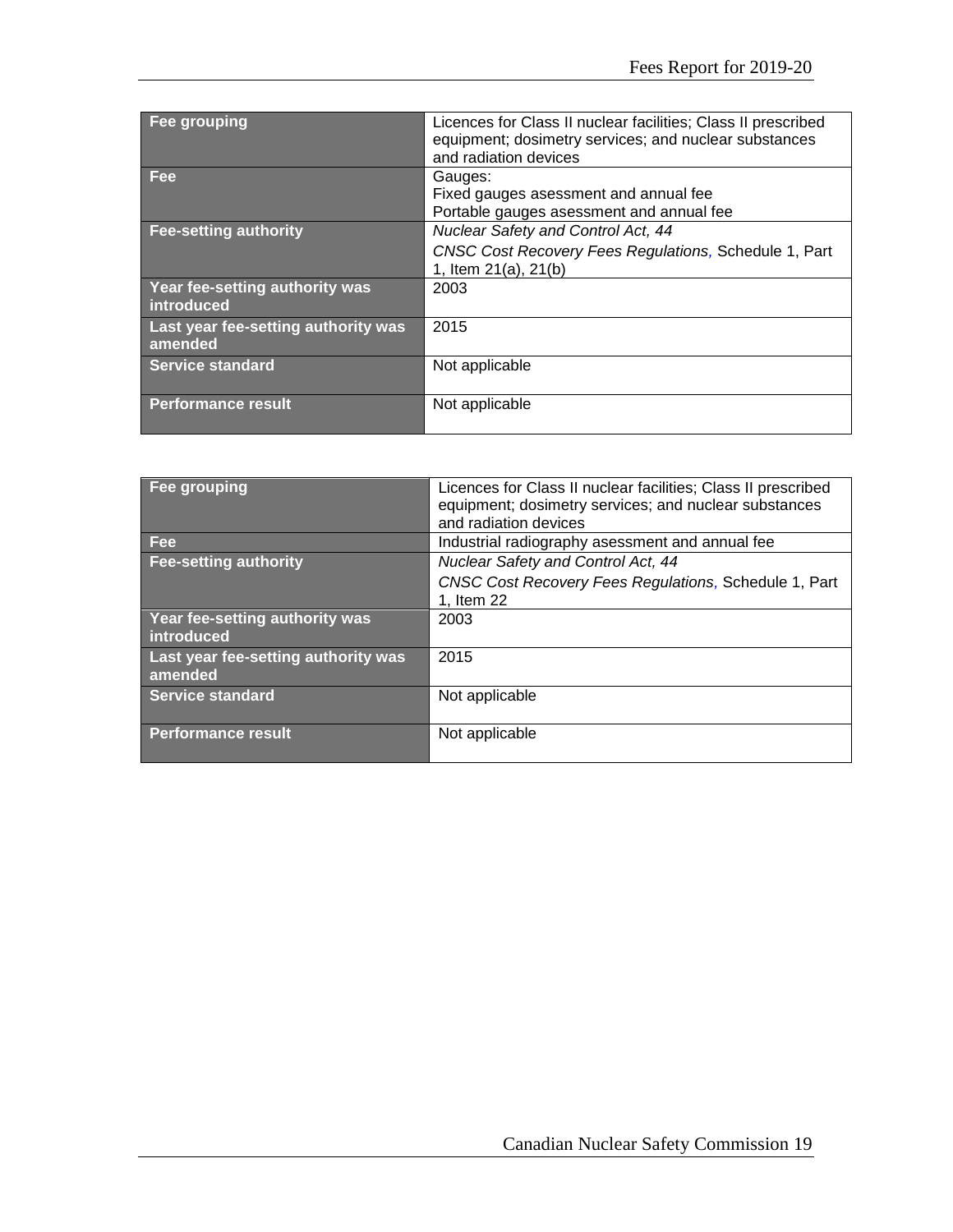| Fee grouping                                   | Licences for Class II nuclear facilities; Class II prescribed<br>equipment; dosimetry services; and nuclear substances<br>and radiation devices                                                  |
|------------------------------------------------|--------------------------------------------------------------------------------------------------------------------------------------------------------------------------------------------------|
| Fee                                            | Nuclear medicine and human research:<br>Diagnostic nuclear medicine asessment and annual fee<br>Therapeutic nuclear medicine asessment and annual fee<br>Human research asessment and annual fee |
| <b>Fee-setting authority</b>                   | <b>Nuclear Safety and Control Act, 44</b><br>CNSC Cost Recovery Fees Regulations, Schedule 1, Part<br>1, Item 23(a), 23(b), 23(c)                                                                |
| Year fee-setting authority was<br>introduced   | 2003                                                                                                                                                                                             |
| Last year fee-setting authority was<br>amended | 2015                                                                                                                                                                                             |
| <b>Service standard</b>                        | Not applicable                                                                                                                                                                                   |
| <b>Performance result</b>                      | Not applicable                                                                                                                                                                                   |

| Fee grouping                                   | Licences for Class II nuclear facilities; Class II prescribed<br>equipment; dosimetry services; and nuclear substances<br>and radiation devices                                                                        |
|------------------------------------------------|------------------------------------------------------------------------------------------------------------------------------------------------------------------------------------------------------------------------|
| <b>Fee</b>                                     | Petroleum exploration and production:<br>Logging sealed source assessment and annual fee<br>Other petroleum exploration and production assessment<br>and annual fee<br>Borehole tube tagging assessment and annual fee |
| <b>Fee-setting authority</b>                   | Nuclear Safety and Control Act, 44<br>CNSC Cost Recovery Fees Regulations, Schedule 1, Part<br>1, Item 24(a), 24(b), 24(c)                                                                                             |
| Year fee-setting authority was<br>introduced   | 2003                                                                                                                                                                                                                   |
| Last year fee-setting authority was<br>amended | 2015                                                                                                                                                                                                                   |
| <b>Service standard</b>                        | Not applicable                                                                                                                                                                                                         |
| <b>Performance result</b>                      | Not applicable                                                                                                                                                                                                         |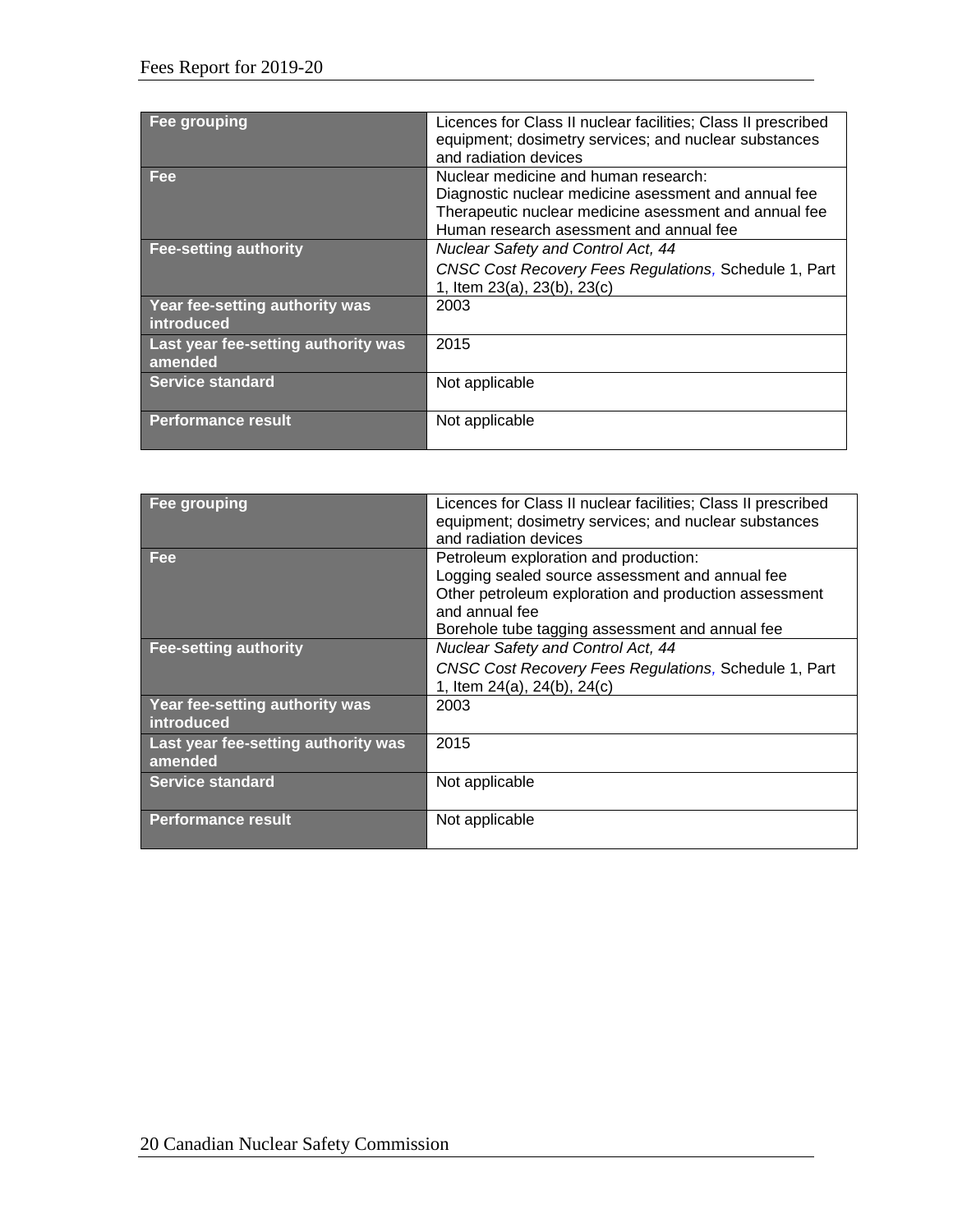| Fee grouping                                   | Licences for Class II nuclear facilities; Class II prescribed<br>equipment; dosimetry services; and nuclear substances<br>and radiation devices                                                                                                                                                                               |
|------------------------------------------------|-------------------------------------------------------------------------------------------------------------------------------------------------------------------------------------------------------------------------------------------------------------------------------------------------------------------------------|
| <b>Fee</b>                                     | Servicing, installation and dismantling of devices:<br>Basic servicing – portable gauges or fixed gauges (not<br>both) assessment and annual fee<br>Complex servicing — industrial radiography devices or any<br>combination of portable gauges, fixed gauges and industrial<br>radiography devices assessment and annual fee |
| <b>Fee-setting authority</b>                   | Nuclear Safety and Control Act, 44<br>CNSC Cost Recovery Fees Regulations, Schedule 1, Part<br>1, Item 25(a), 25(b)                                                                                                                                                                                                           |
| Year fee-setting authority was<br>introduced   | 2003                                                                                                                                                                                                                                                                                                                          |
| Last year fee-setting authority was<br>amended | 2015                                                                                                                                                                                                                                                                                                                          |
| <b>Service standard</b>                        | Not applicable                                                                                                                                                                                                                                                                                                                |
| <b>Performance result</b>                      | Not applicable                                                                                                                                                                                                                                                                                                                |

| Fee grouping                        | Licences for Class II nuclear facilities; Class II prescribed |
|-------------------------------------|---------------------------------------------------------------|
|                                     | equipment; dosimetry services; and nuclear substances         |
|                                     |                                                               |
|                                     | and radiation devices                                         |
| Fee                                 | Unsealed nuclear substances:                                  |
|                                     | Laboratory studies assessment and annual fee                  |
|                                     | Processing a quantity not exceeding 10 GBq assessment         |
|                                     | and annual fee                                                |
|                                     | Processing a quantity exceeding 10 GBq assessment and         |
|                                     | annual fee                                                    |
|                                     | Repair of components containing radioactive luminous          |
|                                     | compounds assessment and annual fee                           |
|                                     | Veterinary nuclear medicine assessment and annual fee         |
|                                     | Manufacturing of nuclear substances assessment and            |
|                                     | annual fee                                                    |
| <b>Fee-setting authority</b>        | Nuclear Safety and Control Act, 44                            |
|                                     |                                                               |
|                                     | CNSC Cost Recovery Fees Regulations, Schedule 1, Part         |
|                                     | 1, Item 26(a), 26(b), 26(c), 26(d), 26(e), 26(f)              |
| Year fee-setting authority was      | 2003                                                          |
| introduced                          |                                                               |
| Last year fee-setting authority was | 2015                                                          |
| amended                             |                                                               |
| <b>Service standard</b>             | Not applicable                                                |
|                                     |                                                               |
|                                     |                                                               |
| <b>Performance result</b>           | Not applicable                                                |
|                                     |                                                               |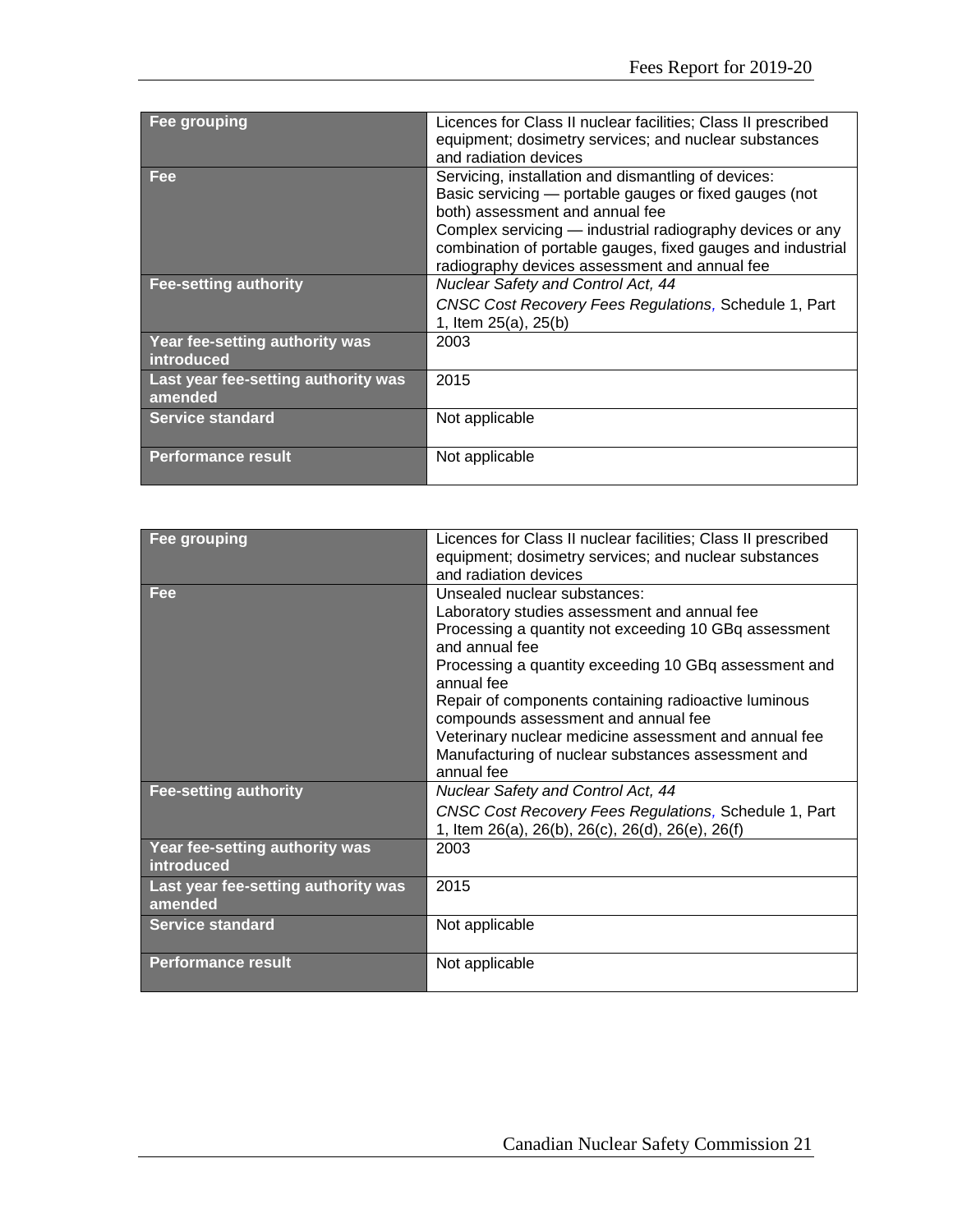| Fee grouping                                   | Licences for Class II nuclear facilities; Class II prescribed<br>equipment; dosimetry services; and nuclear substances<br>and radiation devices |
|------------------------------------------------|-------------------------------------------------------------------------------------------------------------------------------------------------|
| <b>Fee</b>                                     | Sealed sources and radiation devices:<br>Low risk assessment and annual fee<br>Medium risk assessment and annual fee                            |
| <b>Fee-setting authority</b>                   | Nuclear Safety and Control Act, 44<br>CNSC Cost Recovery Fees Regulations, Schedule 1, Part<br>1, Item 27(a), 27(b)                             |
| Year fee-setting authority was<br>introduced   | 2003                                                                                                                                            |
| Last year fee-setting authority was<br>amended | 2015                                                                                                                                            |
| Service standard                               | Not applicable                                                                                                                                  |
| <b>Performance result</b>                      | Not applicable                                                                                                                                  |

| Fee grouping                                   | Licences for Class II nuclear facilities; Class II prescribed<br>equipment; dosimetry services; and nuclear substances<br>and radiation devices                                                |
|------------------------------------------------|------------------------------------------------------------------------------------------------------------------------------------------------------------------------------------------------|
| <b>Fee</b>                                     | Distribution of nuclear substances:<br>Drop shipment assessment and annual fee<br>Less than 740 MBq assessment and annual fee<br>Equal to or greater than 740 MBq assessment and annual<br>fee |
| <b>Fee-setting authority</b>                   | Nuclear Safety and Control Act, 44<br>CNSC Cost Recovery Fees Regulations, Schedule 1, Part<br>1, Item 28(a), 28(b), 28(c)                                                                     |
| Year fee-setting authority was<br>introduced   | 2003                                                                                                                                                                                           |
| Last year fee-setting authority was<br>amended | 2015                                                                                                                                                                                           |
| <b>Service standard</b>                        | Not applicable                                                                                                                                                                                 |
| <b>Performance result</b>                      | Not applicable                                                                                                                                                                                 |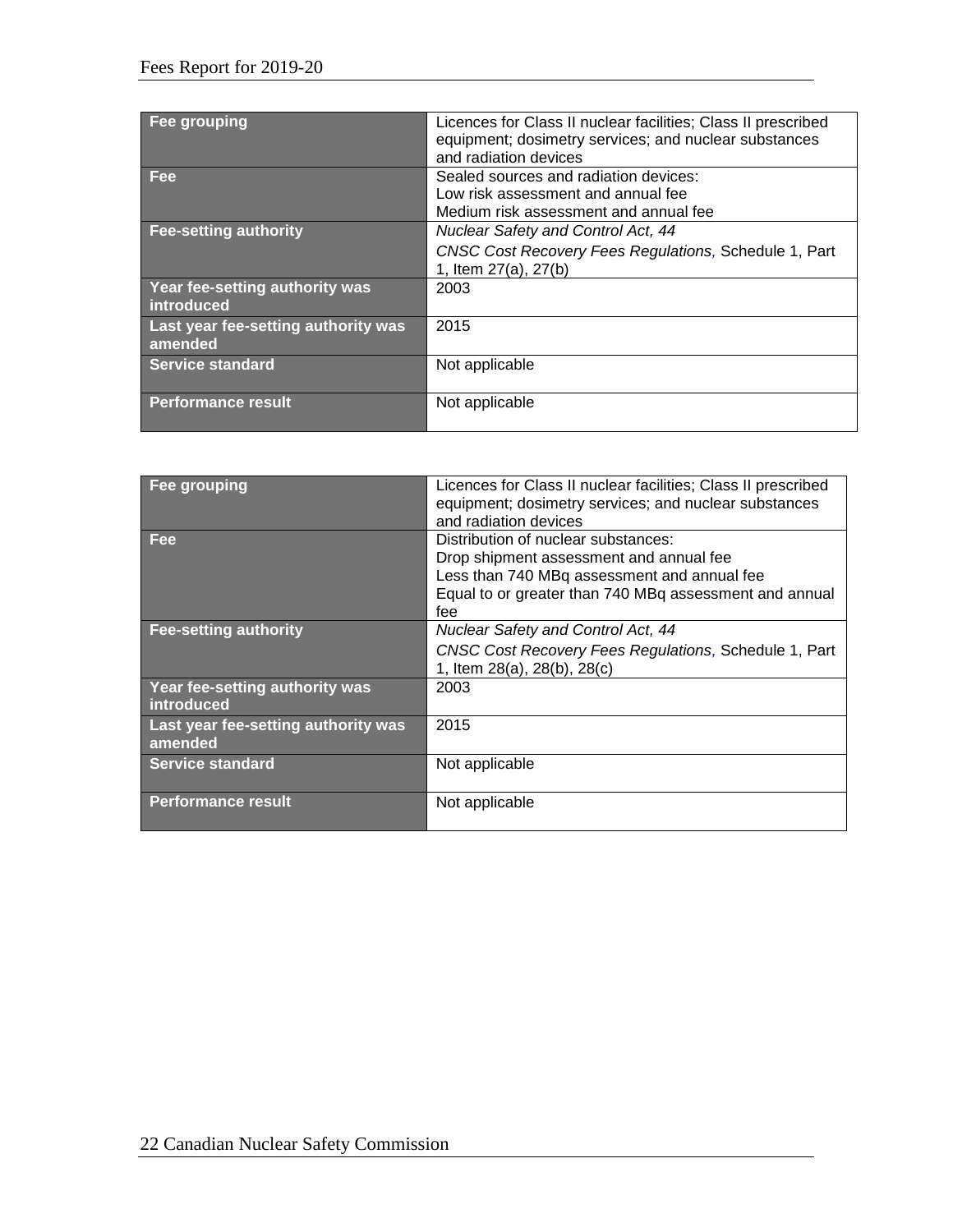| Fee grouping                                   | Licences for Class II nuclear facilities; Class II prescribed<br>equipment; dosimetry services; and nuclear substances<br>and radiation devices               |
|------------------------------------------------|---------------------------------------------------------------------------------------------------------------------------------------------------------------|
| <b>Fee</b>                                     | Sealed sources - Group II<br>Device manufacturing assessment and annual fee<br>Calibration assessment and annual fee<br>Medium risk assessment and annual fee |
| <b>Fee-setting authority</b>                   | <b>Nuclear Safety and Control Act, 44</b><br>CNSC Cost Recovery Fees Regulations, Schedule 1, Part<br>1, Item 29(a), 29(b), 29(c)                             |
| Year fee-setting authority was<br>introduced   | 2003                                                                                                                                                          |
| Last year fee-setting authority was<br>amended | 2015                                                                                                                                                          |
| <b>Service standard</b>                        | Not applicable                                                                                                                                                |
| <b>Performance result</b>                      | Not applicable                                                                                                                                                |

| Fee grouping                                   | Licences for Class II nuclear facilities; Class II prescribed<br>equipment; dosimetry services; and nuclear substances<br>and radiation devices |
|------------------------------------------------|-------------------------------------------------------------------------------------------------------------------------------------------------|
| Fee                                            | Manual brachytherapy assessment and annual fee                                                                                                  |
| <b>Fee-setting authority</b>                   | Nuclear Safety and Control Act, 44                                                                                                              |
|                                                | CNSC Cost Recovery Fees Regulations, Schedule 1, Part<br>1, Item 30                                                                             |
| Year fee-setting authority was<br>introduced   | 2003                                                                                                                                            |
| Last year fee-setting authority was<br>amended | 2015                                                                                                                                            |
| Service standard                               | Not applicable                                                                                                                                  |
| <b>Performance result</b>                      | Not applicable                                                                                                                                  |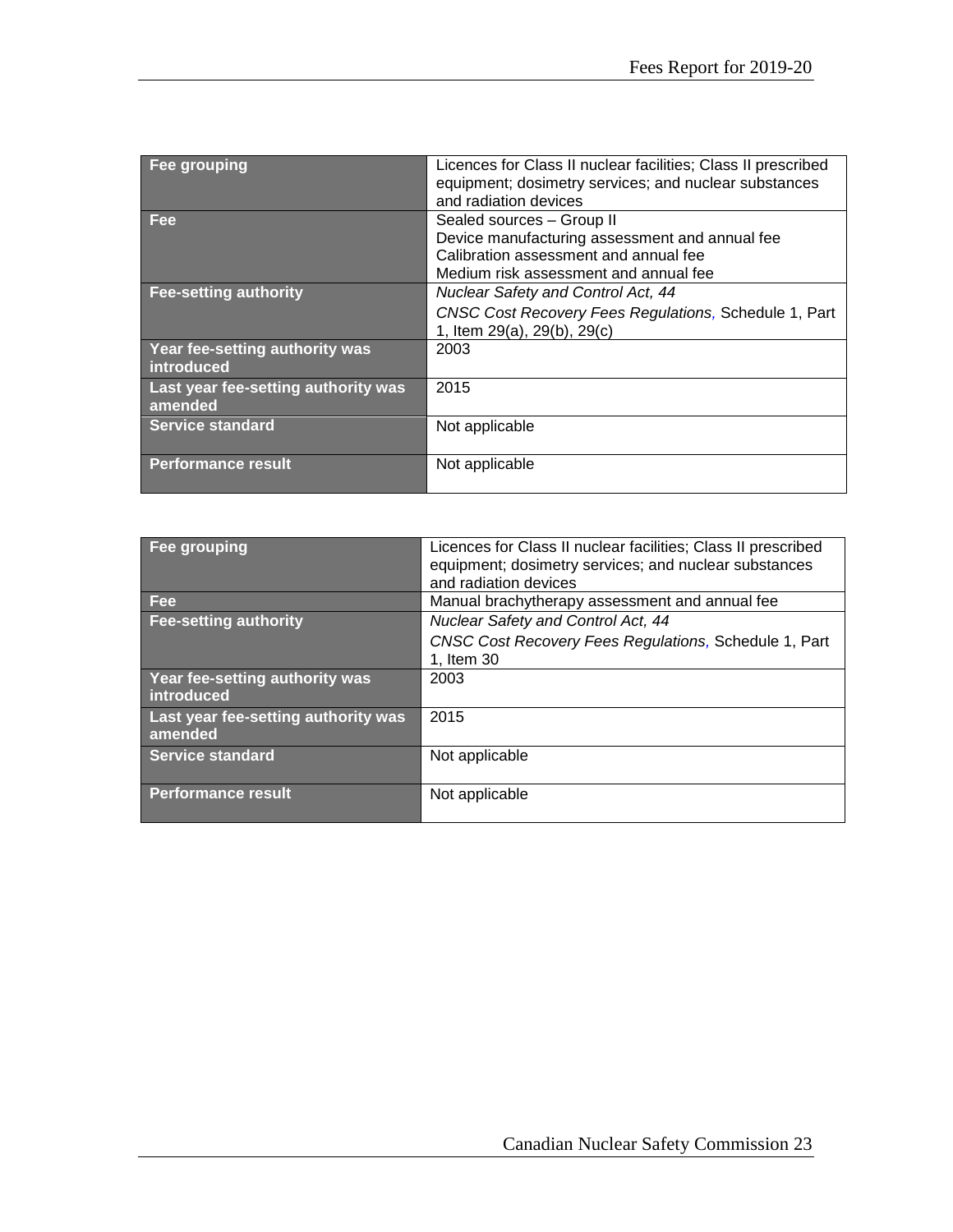| Fee grouping                                   | Licences for Class II nuclear facilities; Class II prescribed<br>equipment; dosimetry services; and nuclear substances<br>and radiation devices |
|------------------------------------------------|-------------------------------------------------------------------------------------------------------------------------------------------------|
| <b>Fee</b>                                     | Development and testing of devices assessment and<br>annual fee                                                                                 |
| <b>Fee-setting authority</b>                   | <b>Nuclear Safety and Control Act, 44</b>                                                                                                       |
|                                                | CNSC Cost Recovery Fees Regulations, Schedule 1, Part<br>1, Item 31                                                                             |
| Year fee-setting authority was<br>introduced   | 2003                                                                                                                                            |
| Last year fee-setting authority was<br>amended | 2015                                                                                                                                            |
| <b>Service standard</b>                        | Not applicable                                                                                                                                  |
| <b>Performance result</b>                      | Not applicable                                                                                                                                  |

| <b>Fee grouping</b>                            | Licences for Class II nuclear facilities; Class II prescribed<br>equipment; dosimetry services; and nuclear substances<br>and radiation devices |
|------------------------------------------------|-------------------------------------------------------------------------------------------------------------------------------------------------|
| <b>Fee</b>                                     | Possession of deuterium assessment and annual fee                                                                                               |
| <b>Fee-setting authority</b>                   | <b>Nuclear Safety and Control Act, 44</b>                                                                                                       |
|                                                | CNSC Cost Recovery Fees Regulations, Schedule 1,<br>Part 1, Item 32                                                                             |
| Year fee-setting authority was<br>introduced   | 2003                                                                                                                                            |
| Last year fee-setting authority was<br>amended | 2015                                                                                                                                            |
| <b>Service standard</b>                        | Not applicable                                                                                                                                  |
| <b>Performance result</b>                      | Not applicable                                                                                                                                  |

| Fee grouping                                   | Licences for Class II nuclear facilities; Class II prescribed<br>equipment; dosimetry services; and nuclear substances<br>and radiation devices |
|------------------------------------------------|-------------------------------------------------------------------------------------------------------------------------------------------------|
| <b>Fee</b>                                     | Storage annual fee                                                                                                                              |
| Fee-setting authority                          | Nuclear Safety and Control Act, 44                                                                                                              |
|                                                | CNSC Cost Recovery Fees Regulations, Schedule 1,<br>Part 1, Item 33                                                                             |
| Year fee-setting authority was<br>introduced   | 2003                                                                                                                                            |
| Last year fee-setting authority was<br>amended | 2015                                                                                                                                            |
| <b>Service standard</b>                        | Not applicable                                                                                                                                  |
| <b>Performance result</b>                      | Not applicable                                                                                                                                  |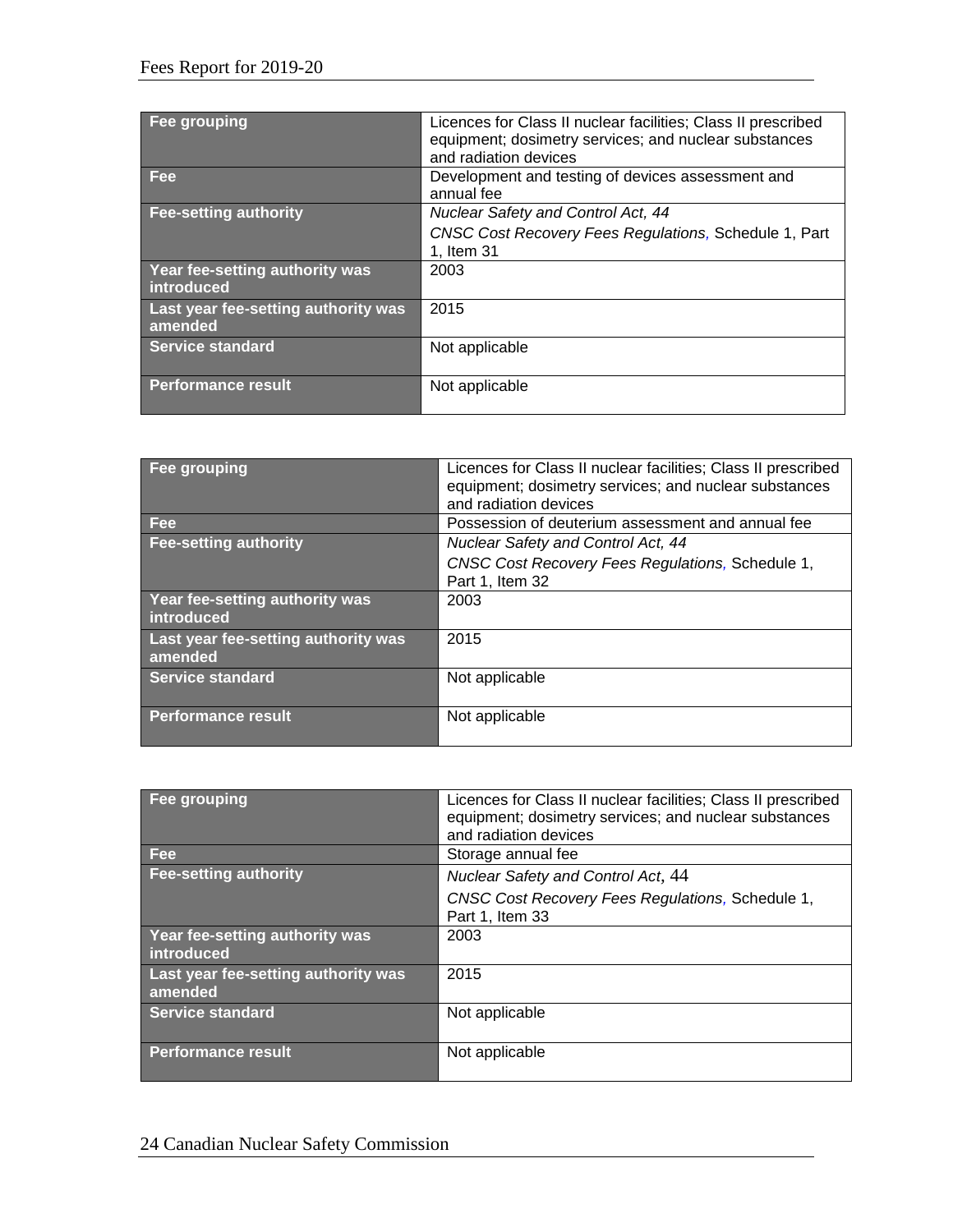| <b>Fee grouping</b>                            | Licences and certifications under nuclear regulations                  |
|------------------------------------------------|------------------------------------------------------------------------|
| <b>Fee</b>                                     | Application for licence to transport nuclear material                  |
| <b>Fee-setting authority</b>                   | Nuclear Safety and Control Act, 44                                     |
|                                                | CNSC Cost Recovery Fees Regulations, Schedule 2,<br>section 22, Item 1 |
| Year fee-setting authority was<br>introduced   | 2003                                                                   |
| Last year fee-setting authority was<br>amended | 2015                                                                   |
| Service standard                               | Not available - Implementation 2021-22                                 |
| Performance result                             | Not available                                                          |

| Fee grouping                        | Licences and certifications under nuclear regulations         |
|-------------------------------------|---------------------------------------------------------------|
| <b>Fee</b>                          | Application for package design Cert. 'A' value $\leq$ 1, with |
|                                     | fissile mat'l                                                 |
| <b>Fee-setting authority</b>        | Nuclear Safety and Control Act, 44                            |
|                                     | CNSC Cost Recovery Fees Regulations, Schedule 2,              |
|                                     | section 22, Item $2(a)$ (i), (ii), (iii)                      |
| Year fee-setting authority was      | 2003                                                          |
| introduced                          |                                                               |
| Last year fee-setting authority was | 2015                                                          |
| amended                             |                                                               |
| Service standard                    | Not available - Implementation 2021-22                        |
|                                     |                                                               |
| <b>Performance result</b>           | Not available                                                 |
|                                     |                                                               |

| Fee grouping                                   | Licences and certifications under nuclear regulations                                       |
|------------------------------------------------|---------------------------------------------------------------------------------------------|
| <b>Fee</b>                                     | Application for package design Cert.: 'A' value $> 1$ and $<=$<br>10, with no fissile mat'l |
| <b>Fee-setting authority</b>                   | Nuclear Safety and Control Act, 44                                                          |
|                                                | CNSC Cost Recovery Fees Regulations, Schedule 2,<br>section 22, Item 2(b) (i), (ii), (iii)  |
| Year fee-setting authority was<br>introduced   | 2003                                                                                        |
| Last year fee-setting authority was<br>amended | 2015                                                                                        |
| <b>Service standard</b>                        | Not available - Implementation 2021-22                                                      |
| Performance result                             | Not available                                                                               |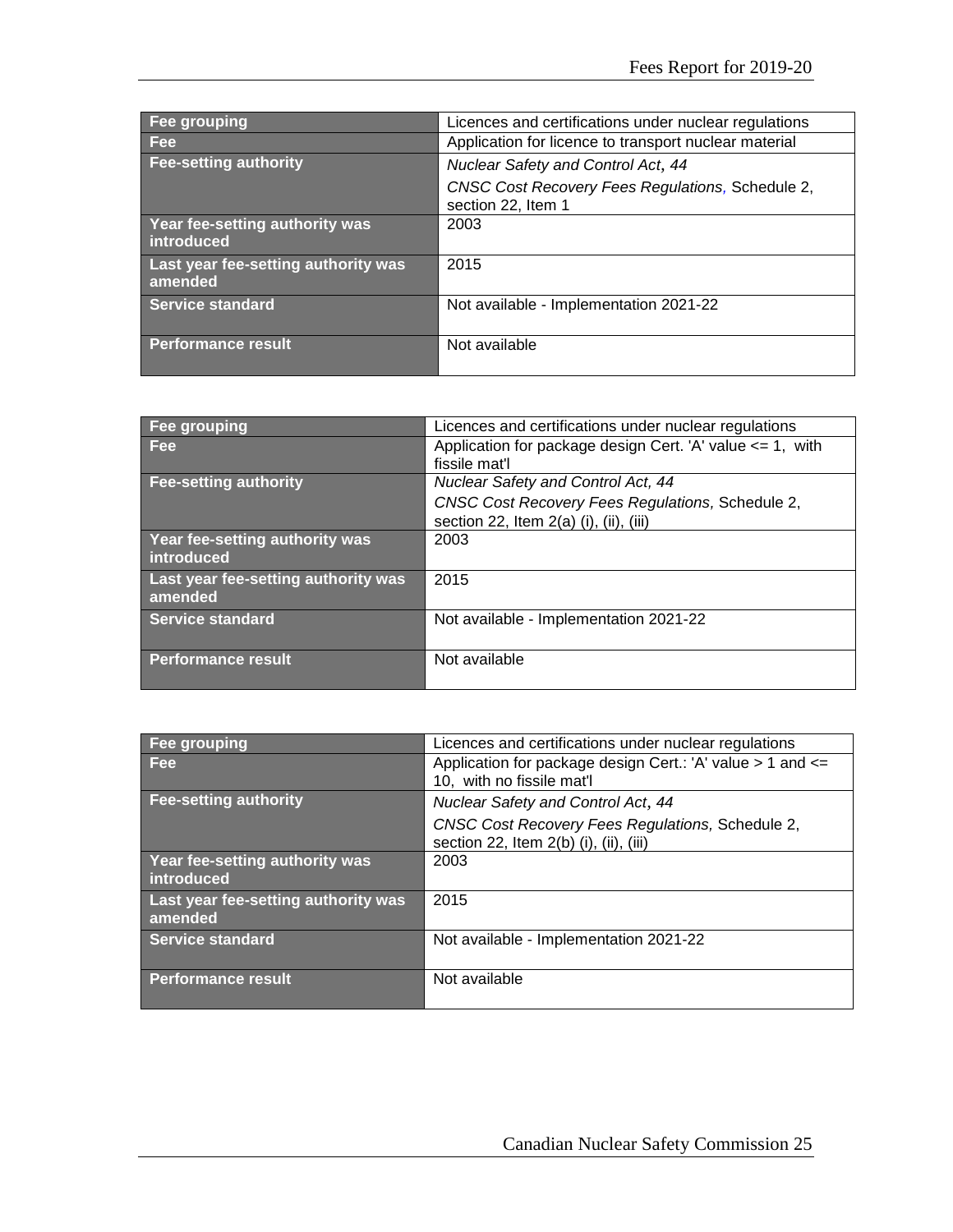| Fee grouping                                   | Licences and certifications under nuclear regulations                                        |
|------------------------------------------------|----------------------------------------------------------------------------------------------|
| <b>Fee</b>                                     | Application for package design Cert.: 'A' value > 1 and <=<br>10. with fissile mat'l         |
| <b>Fee-setting authority</b>                   | <b>Nuclear Safety and Control Act, 44</b>                                                    |
|                                                | CNSC Cost Recovery Fees Regulations, Schedule 2,<br>section 22, Item $2(c)$ (i), (II), (III) |
| Year fee-setting authority was<br>introduced   | 2003                                                                                         |
| Last year fee-setting authority was<br>amended | 2015                                                                                         |
| Service standard                               | Not available - Implementation 2021-22                                                       |
| <b>Performance result</b>                      | Not available                                                                                |

| Fee grouping                                   | Licences and certifications under nuclear regulations                                          |
|------------------------------------------------|------------------------------------------------------------------------------------------------|
| <b>Fee</b>                                     | Application for package design Cert.: 'A' value $> 10$ and $\le$<br>100, with no fissile mat'l |
| <b>Fee-setting authority</b>                   | Nuclear Safety and Control Act, 44                                                             |
|                                                | CNSC Cost Recovery Fees Regulations, Schedule 2,<br>section 22, Item 2(d) (i), (ii), (iii)     |
| Year fee-setting authority was<br>introduced   | 2003                                                                                           |
| Last year fee-setting authority was<br>amended | 2015                                                                                           |
| <b>Service standard</b>                        | Not available - Implementation 2021-22                                                         |
| <b>Performance result</b>                      | Not available                                                                                  |

| Fee grouping                        | Licences and certifications under nuclear regulations       |
|-------------------------------------|-------------------------------------------------------------|
| <b>Fee</b>                          | Application for package design Cert.: 'A' value > 10 and <= |
|                                     | 100, with fissile mat'l                                     |
| <b>Fee-setting authority</b>        | Nuclear Safety and Control Act, 44                          |
|                                     | CNSC Cost Recovery Fees Regulations, Schedule 2,            |
|                                     | section 22, Item $2(e)$ (i), (ii), (iii)                    |
| Year fee-setting authority was      | 2003                                                        |
| introduced                          |                                                             |
| Last year fee-setting authority was | 2015                                                        |
| amended                             |                                                             |
| <b>Service standard</b>             | Not available - Implementation 2021-22                      |
|                                     |                                                             |
| <b>Performance result</b>           | Not available                                               |
|                                     |                                                             |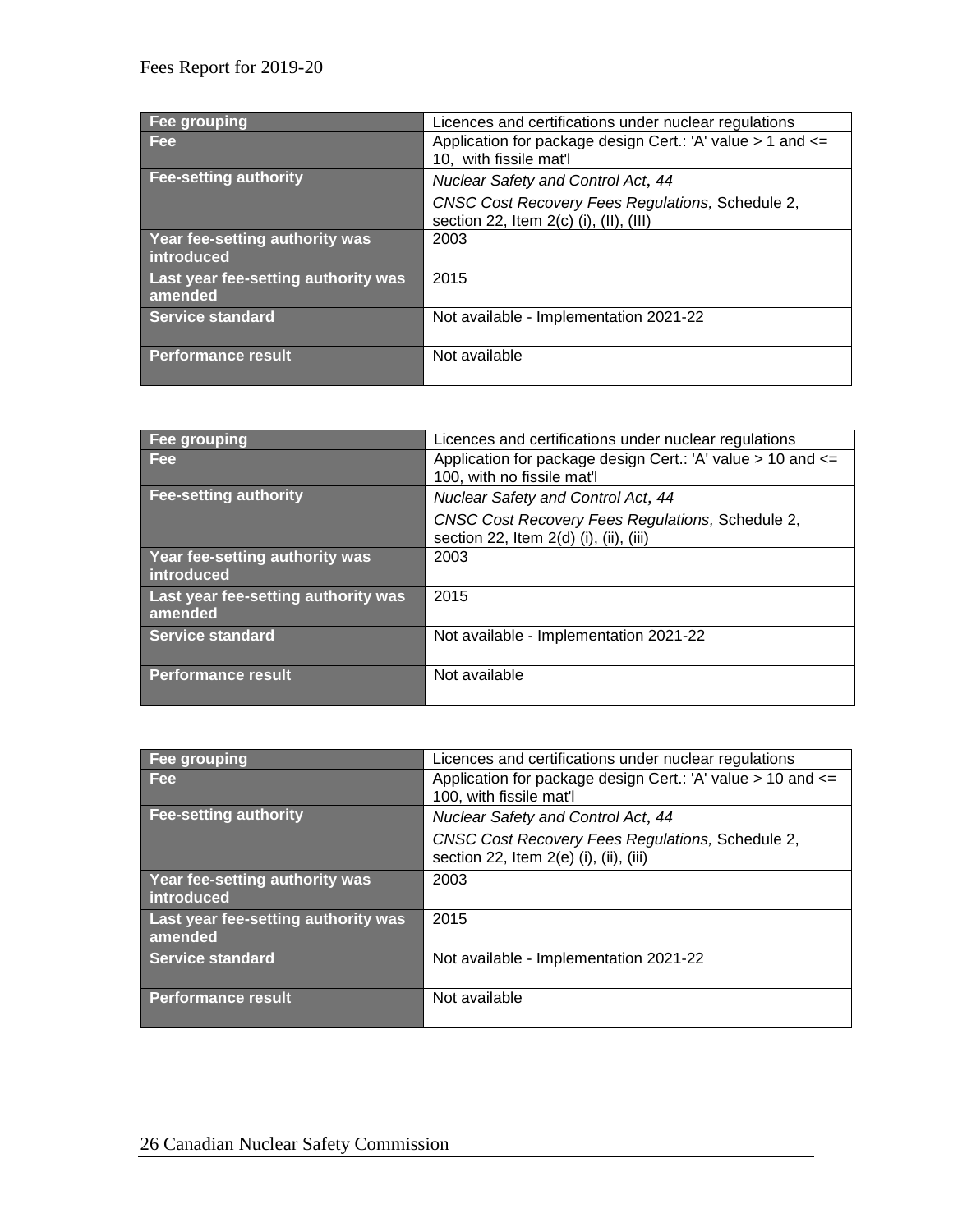| Fee grouping                        | Licences and certifications under nuclear regulations                                        |
|-------------------------------------|----------------------------------------------------------------------------------------------|
| Fee                                 | Application for package design Cert.: 'A' value > 100 and<br><= 3,000, with no fissile mat'l |
|                                     |                                                                                              |
| <b>Fee-setting authority</b>        | Nuclear Safety and Control Act, 44                                                           |
|                                     | CNSC Cost Recovery Fees Regulations, Schedule 2,                                             |
|                                     | section 22, Item 2(f) (i), (ii), (iii)                                                       |
| Year fee-setting authority was      | 2003                                                                                         |
| introduced                          |                                                                                              |
| Last year fee-setting authority was | 2015                                                                                         |
| amended                             |                                                                                              |
| Service standard                    | Not available - Implementation 2021-22                                                       |
|                                     |                                                                                              |
| Performance result                  | Not available                                                                                |
|                                     |                                                                                              |

| <b>Fee grouping</b>                 | Licences and certifications under nuclear regulations        |
|-------------------------------------|--------------------------------------------------------------|
| Fee                                 | Application for package design Cert.: 'A' value > 100 and <= |
|                                     | 3,000, with fissile mat'l                                    |
| <b>Fee-setting authority</b>        | Nuclear Safety and Control Act, 44                           |
|                                     | CNSC Cost Recovery Fees Regulations, Schedule 2,             |
|                                     | section 22, Item $2(g)$ (i), (ii), (iii)                     |
| Year fee-setting authority was      | 2003                                                         |
| introduced                          |                                                              |
| Last year fee-setting authority was | 2015                                                         |
| amended                             |                                                              |
| Service standard                    | Not available - Implementation 2021-22                       |
|                                     |                                                              |
| Performance result                  | Not available                                                |
|                                     |                                                              |

| Fee grouping                                   | Licences and certifications under nuclear regulations                                      |
|------------------------------------------------|--------------------------------------------------------------------------------------------|
| <b>Fee</b>                                     | Application for package design Cert.: 'A' value > 3,000,<br>with no fissile mat'l          |
| <b>Fee-setting authority</b>                   | Nuclear Safety and Control Act, 44                                                         |
|                                                | CNSC Cost Recovery Fees Regulations, Schedule 2,<br>section 22, Item 2(h) (i), (ii), (iii) |
| Year fee-setting authority was<br>introduced   | 2003                                                                                       |
| Last year fee-setting authority was<br>amended | 2015                                                                                       |
| <b>Service standard</b>                        | Not available - Implementation 2021-22                                                     |
| <b>Performance result</b>                      | Not available                                                                              |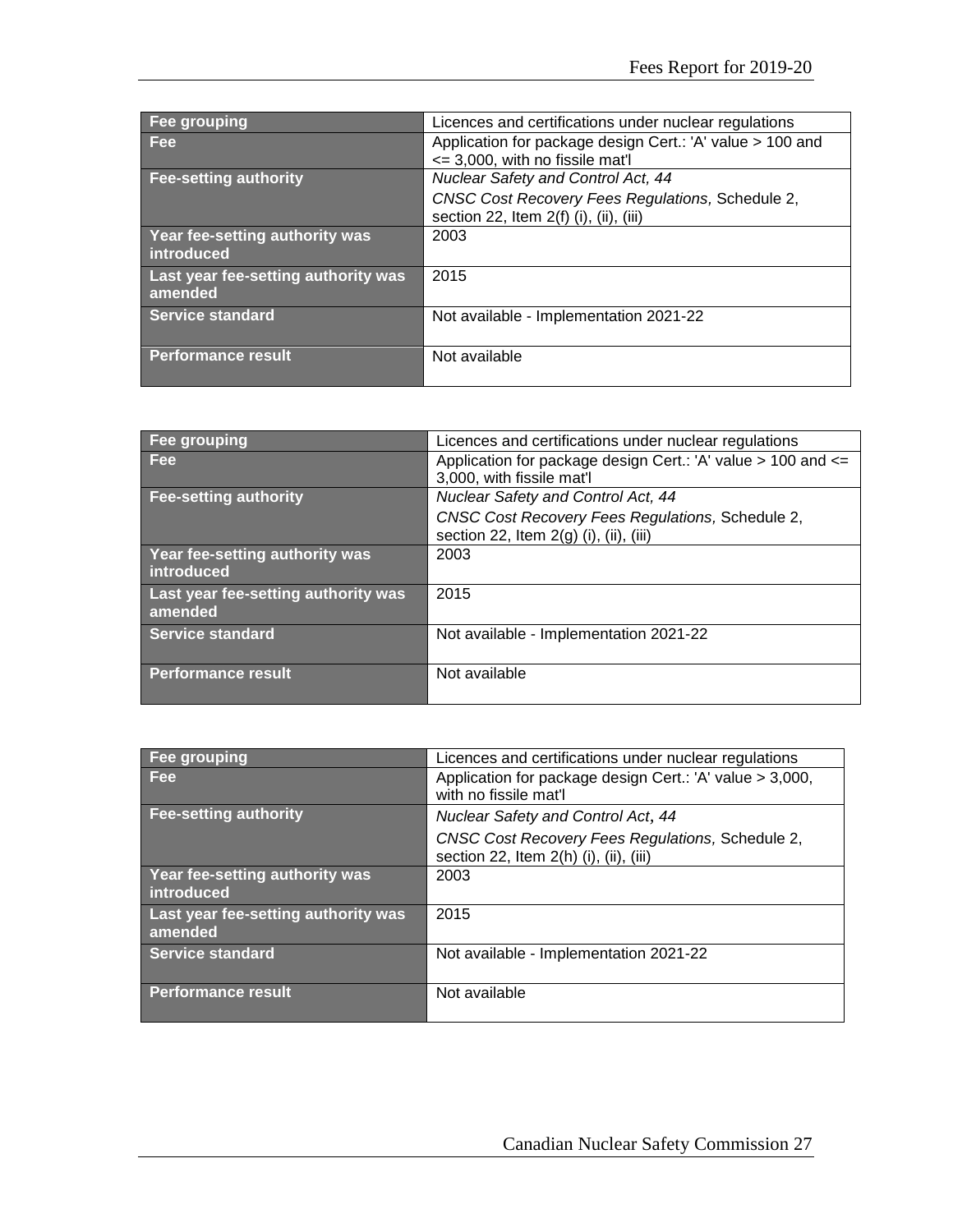| Fee grouping                                   | Licences and certifications under nuclear regulations                                      |
|------------------------------------------------|--------------------------------------------------------------------------------------------|
| <b>Fee</b>                                     | Application for package design Cert.: 'A' value > 3,000,<br>with fissile mat'l             |
| <b>Fee-setting authority</b>                   | Nuclear Safety and Control Act, 44                                                         |
|                                                | CNSC Cost Recovery Fees Regulations, Schedule 2,<br>section 22, Item 2(i) (i), (ii), (iii) |
| Year fee-setting authority was<br>introduced   | 2003                                                                                       |
| Last year fee-setting authority was<br>amended | 2015                                                                                       |
| <b>Service standard</b>                        | Not available - Implementation 2021-22                                                     |
| <b>Performance result</b>                      | Not available                                                                              |

| <b>Fee grouping</b>                            | Licences and certifications under nuclear regulations                                        |
|------------------------------------------------|----------------------------------------------------------------------------------------------|
| <b>Fee</b>                                     | Radiation device model certification - Type 1                                                |
| <b>Fee-setting authority</b>                   | Nuclear Safety and Control Act, 44                                                           |
|                                                | CNSC Cost Recovery Fees Regulations, Schedule 2,<br>section 22, Item $3(a)$ (i), (ii), (iii) |
| Year fee-setting authority was<br>introduced   | 2003                                                                                         |
| Last year fee-setting authority was<br>amended | 2015                                                                                         |
| <b>Service standard</b>                        | Not available - Implementation 2021-22                                                       |
| <b>Performance result</b>                      | Not available                                                                                |

| Fee grouping                                   | Licences and certifications under nuclear regulations                                      |
|------------------------------------------------|--------------------------------------------------------------------------------------------|
| <b>Fee</b>                                     | Radiation device model certification - Type 2                                              |
| <b>Fee-setting authority</b>                   | <b>Nuclear Safety and Control Act, 44</b>                                                  |
|                                                | CNSC Cost Recovery Fees Regulations, Schedule 2,<br>section 22, Item 3(b) (i), (ii), (iii) |
| Year fee-setting authority was<br>introduced   | 2003                                                                                       |
| Last year fee-setting authority was<br>amended | 2015                                                                                       |
| Service standard                               | Not available - Implementation 2021-22                                                     |
| Performance result                             | Not available                                                                              |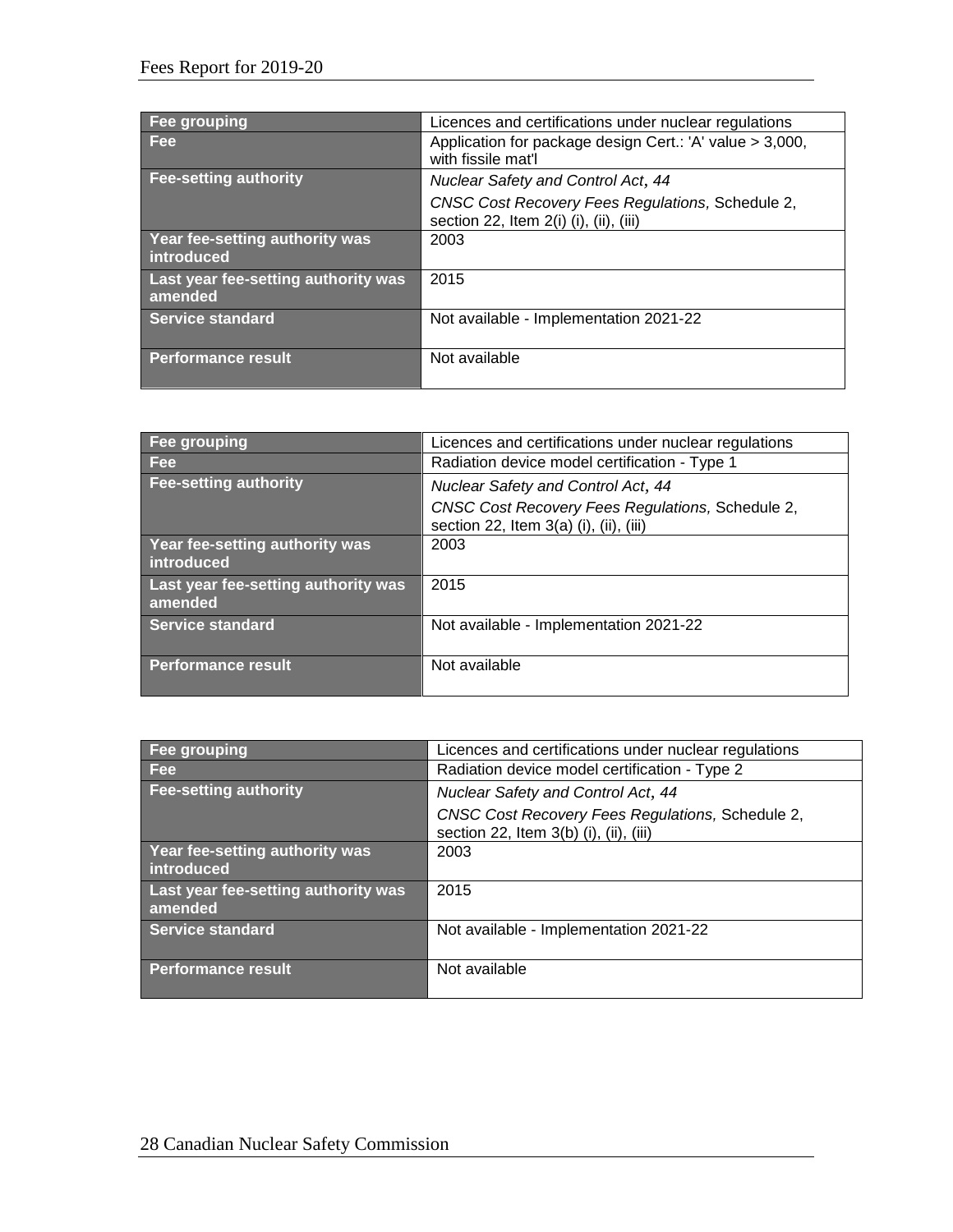| Fee grouping                                   | Licences and certifications under nuclear regulations                                        |
|------------------------------------------------|----------------------------------------------------------------------------------------------|
| <b>Fee</b>                                     | Radiation device model certification - Type 3                                                |
| Fee-setting authority                          | Nuclear Safety and Control Act, 44                                                           |
|                                                | CNSC Cost Recovery Fees Regulations, Schedule 2,<br>section 22, Item $3(c)$ (i), (ii), (iii) |
| Year fee-setting authority was<br>introduced   | 2003                                                                                         |
| Last year fee-setting authority was<br>amended | 2015                                                                                         |
| Service standard                               | Not available - Implementation 2021-22                                                       |
| Performance result                             | Not available                                                                                |

| Fee grouping                                        | Licences and certifications under nuclear regulations                                      |
|-----------------------------------------------------|--------------------------------------------------------------------------------------------|
| <b>Fee</b>                                          | Radiation device model certification - Type 4                                              |
| <b>Fee-setting authority</b>                        | <b>Nuclear Safety and Control Act, 44</b>                                                  |
|                                                     | CNSC Cost Recovery Fees Regulations, Schedule 2,<br>section 22, Item 3(d) (i), (ii), (iii) |
| <b>Year fee-setting authority was</b><br>introduced | 2003                                                                                       |
| Last year fee-setting authority was<br>amended      | 2015                                                                                       |
| <b>Service standard</b>                             | Not available - Implementation 2021-22                                                     |
| <b>Performance result</b>                           | Not available                                                                              |

| Fee grouping                                   | Licences and certifications under nuclear regulations                                   |
|------------------------------------------------|-----------------------------------------------------------------------------------------|
| <b>Fee</b>                                     | Class II prescribed equipment certification                                             |
| <b>Fee-setting authority</b>                   | Nuclear Safety and Control Act, 44                                                      |
|                                                | CNSC Cost Recovery Fees Regulations, Schedule 2,<br>section 22, Item 4 (i), (ii), (iii) |
| Year fee-setting authority was<br>introduced   | 2003                                                                                    |
| Last year fee-setting authority was<br>amended | 2015                                                                                    |
| <b>Service standard</b>                        | Not available - Implementation 2021-22                                                  |
| Performance result                             | Not available                                                                           |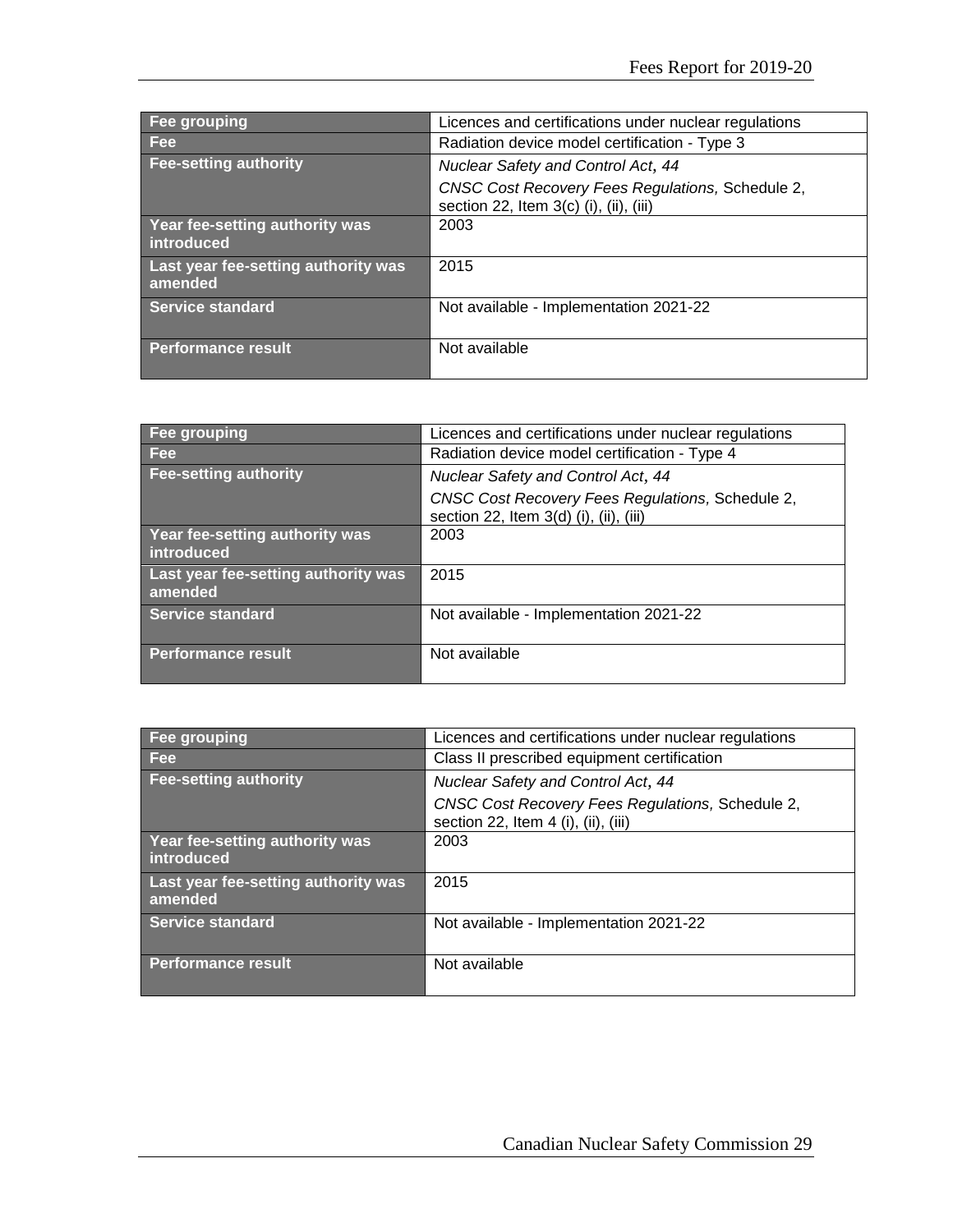| Fee grouping                                   | Licences and certifications under nuclear regulations |
|------------------------------------------------|-------------------------------------------------------|
| <b>Fee</b>                                     | Exposure device operator certification                |
| Fee-setting authority                          | Nuclear Safety and Control Act, 44                    |
|                                                | CNSC Cost Recovery Fees Regulations, Schedule 2,      |
|                                                | section 22, Item 5                                    |
| Year fee-setting authority was<br>introduced   | 2003                                                  |
| Last year fee-setting authority was<br>amended | 2015                                                  |
| Service standard                               | Not available - Implementation 2021-22                |
| Performance result                             | Not available                                         |

| <b>Fee grouping</b>                            | Other licences, certifications, information, products or<br>services under nuclear regulations |
|------------------------------------------------|------------------------------------------------------------------------------------------------|
| <b>Fee</b>                                     | Special projects fees                                                                          |
| <b>Fee-setting authority</b>                   | Nuclear Safety and Control Act, 44                                                             |
|                                                | CNSC Cost Recovery Fees Regulations, Part 5                                                    |
| Year fee-setting authority was<br>introduced   | 2003                                                                                           |
| Last year fee-setting authority was<br>amended | 2015                                                                                           |
| <b>Service standard</b>                        | Not applicable                                                                                 |
| <b>Performance result</b>                      | Not applicable                                                                                 |